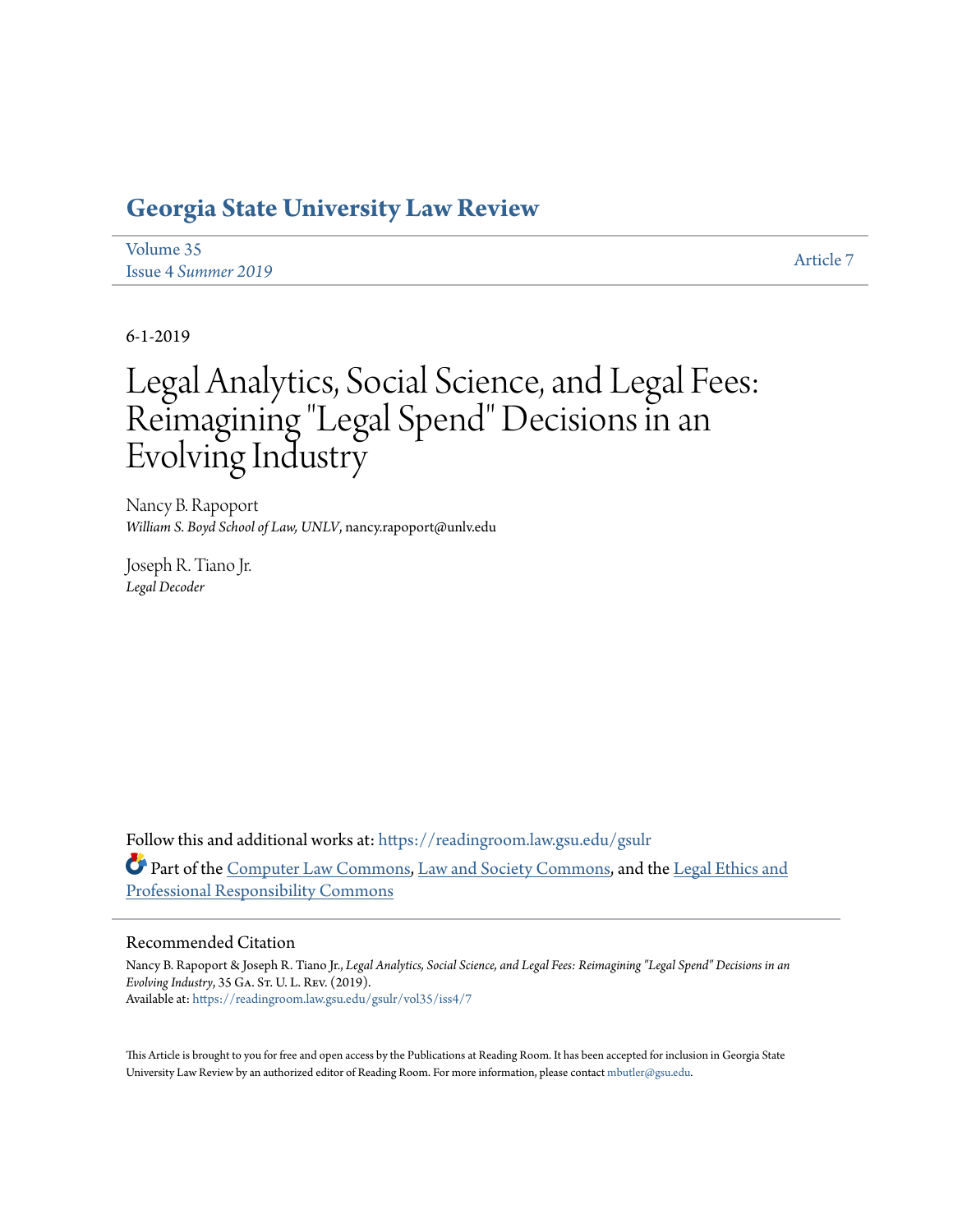# **LEGAL ANALYTICS, SOCIAL SCIENCE, AND LEGAL FEES: REIMAGINING "LEGAL SPEND" DECISIONS IN AN EVOLVING INDUSTRY<sup>+</sup>**

# **Nancy B. Rapoport\* & Joseph R. Tiano, Jr.\*\***

For the past decade, the legal industry has been transforming itself. Much of the change has resulted from legal industry disruptors (technological innovations, data analytics tools, and alternative service providers) that have affected the legal service delivery model.<sup>1</sup> The most forward-thinking legal industry leaders are reimagining how the legal industry's historic "rate x hours = price" economic model delivers the optimal value.<sup>2</sup> What our profession calls "BigLaw"<sup>3</sup>—and BigLaw's clients—catalyzed a movement to

 1. Mark A. Cohen, *Legal Change: Why Drip, Not Disruption?*, FORBES (Apr. 26, 2018, 6:35 AM), https://www.forbes.com/sites/markcohen1/2018/04/26/legal-change-why-drip-notdisruption/#5aac110c1fbf [https://perma.cc/AV7R-CPAN].

 3. The term "BigLaw" has no exact definition, but its meaning appears to be generally understood, albeit with some fuzzy boundaries. Some characterize BigLaw as "[law firms] employing more than 500 lawyers . . . ." Ashby Jones, *The Third-Year Dilemma: Why Firms Lose Associates*, WALL ST. J. (updated Jan. 4, 2006, 11:59 PM), https://www.wsj.com/articles/SB113571843977932357 [https://perma.cc/NTR8-RLHC] (citing a NALP Foundation study). Others characterize BigLaw as "the group of historically profitable firms that cater to the country's largest corporations." *See* Noam

1

 <sup>+</sup>Although not typical for the Georgia State University Law Review, the use of contractions in this article is purposeful to preserve the authors' established style.

<sup>\*</sup> Garman Turner Gordon Professor of Law, William S. Boyd School of Law, University of Nevada, Las Vegas, and Affiliate Professor of Business Law & Ethics, Lee Business School, University of Nevada, Las Vegas. I want to thank Joe Tiano for bringing me into the world of legal analytics, Youngwoo Ban, my intrepid law librarian colleague, and my best editors, Jeff Van Niel, Morris Rapoport, Bernie Burk, and Randy Gordon

<sup>\*\*</sup> Founder and Chief Executive Officer of Legal Decoder, Inc. After practicing law for nearly 20 years in AmLaw 50 firms (most recently as a partner with Pillsbury Winthrop Shaw Pittman, LLP), it was time to start Legal Decoder, tackle new challenges, and solve problems for my legal industry peers and colleagues who are working hard in an industry that is changing its complexion. I'd like to thank Professor Nancy Rapoport, a friend and colleague who epitomizes and exemplifies what it means to be a true legal professional and industry expert. Thank you also to my wife and best friend, Meredith, whose patience, support, and love throughout an exhilarating professional journey have been the most important constant in my life

<sup>2</sup>*. See, e.g.*, Bernard A. Burk & David McGowan, *Big but Brittle: Economic Perspectives on the Future of the Law Firm in the New Economy*, 2011 COLUM. BUS. L. REV. 1, 37 n.94 (citation omitted) ("A survey of chief legal officers that law firm consultants Altman Weil conducted in the summer of 2009 found that nearly 40% of client companies are putting some pressure on law firms to change the 'value proposition' in their delivery of legal services.").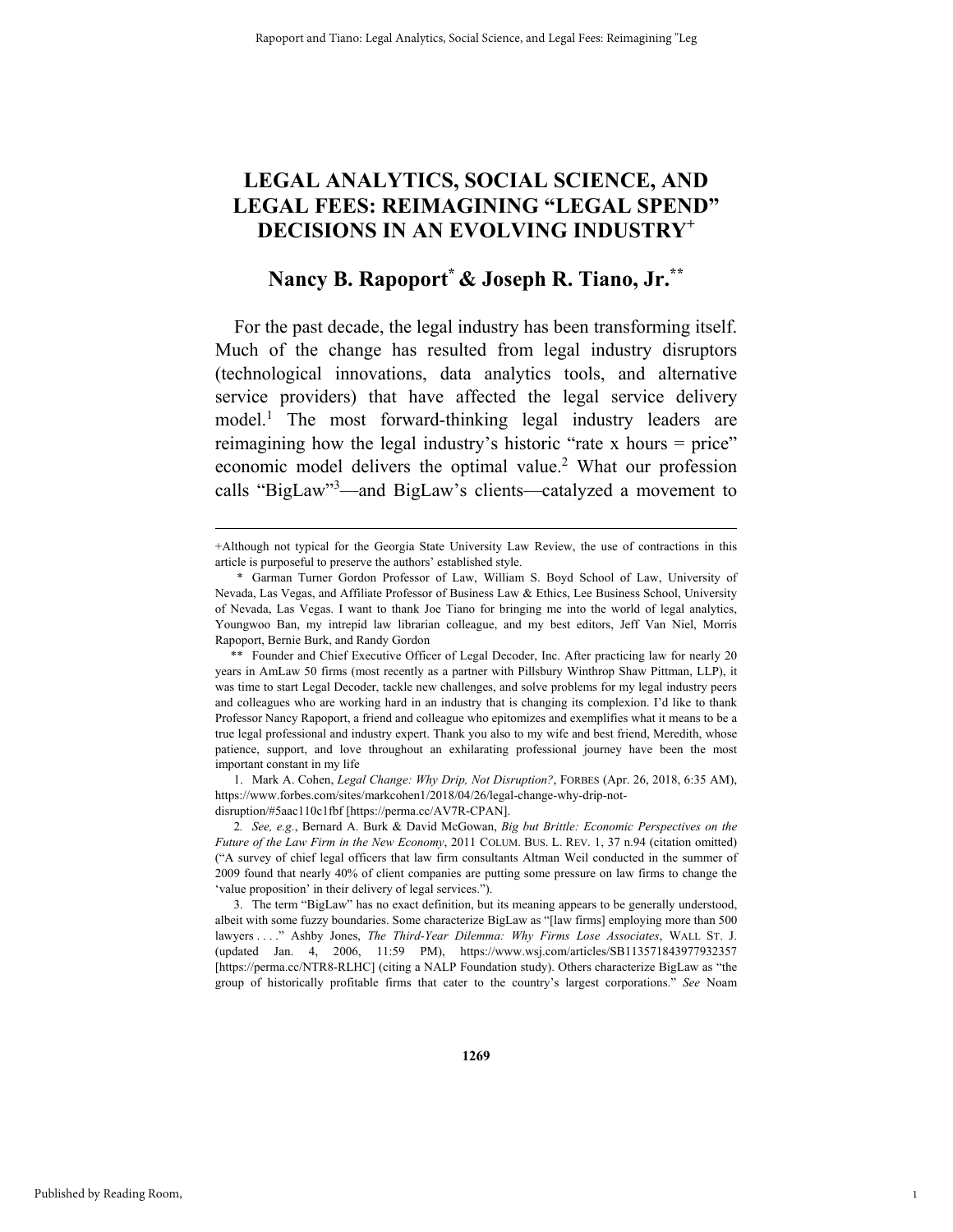leverage hundreds of billions in "legal spend"<sup>4</sup> data that in turn, when coupled with legal analytics<sup>5</sup> software tools, could offer valuable insights into both the pricing and evaluation of the quality of legal services.<sup>6</sup> Non-BigLaw firms are not to be forgotten as they, too, have the capacity to capitalize on legal analytics data to improve firm performance and client outcomes.

The first decision that any law firm, or its clients, would have to make is that legal analytics data points actually matter—that deciding how to staff an engagement and how to price it is better done with data than with a partner's gut hunches. Many law firms don't relish having to pin down budgets or set staffing allocations, in part because they're uncomfortable committing to restrictions that might prevent them from adapting to changing circumstances. There's a myth that every complex matter is *sui generis.* In one sense, obviously, that's right. Every matter has unique aspects. But most matters, even a high-profile, game-changing matter, will bear a substantial relationship to other engagements that preceded it, and every matter

Scheiber, *The Last Days of BigLaw*, NEW REPUBLIC (July 21, 2013), https://newrepublic.com/article/113941/big-law-firms-trouble-when-money-dries

<sup>[</sup>https://perma.cc/92SL-3RAD]. BigLaw is also characterized by reference to rankings listed in the *American Lawyer* and the *National Law Journal*. *Id.*; *see also The NLJ 500/National Law Journal*, NAT'L L.J., https://www.law.com/nationallawjournal/rankings/the-nlj-500/ [https://perma.cc/CFQ4- VPJ2] (last visited Feb. 20, 2019). Regardless of whether there's a universally accepted definition, BigLaw historically has been the trend-setting, incumbent law firms in the legal industry (and the group most susceptible to dethronement).

 <sup>4. &</sup>quot;Legal spend" is the business-speak shorthand for how much of a client's budget is being spent on outside counsel and other external legal services. *See* Steven O'Donnell, *What Is Legal Spend Management?*, MITRATECH, https://www.mitratech.com/blog/what-is-legal-spend-management/ [https://perma.cc/H4SJ-PNY4] (last visited Jan. 28, 2019).

<sup>5</sup>*.* See *infra* Section III.A for a definition of "legal analytics."

 <sup>6.</sup> Our friend Bernie Burk has pointed out that the use of big data is still primarily a BigLaw (and BigLaw client base) process. "Analytics is also useful to the other 80% of the practicing bar, but they don't have the data in place to mine their own[] and will need third-party tools based on industry experience." Notes from Bernard A. Burk to Nancy Rapoport (Dec. 15, 2018) (on file with authors and the Georgia State University Law Review) [hereinafter Burk Notes]. Also, our friend Randy Gordon has pointed us to one BigLaw firm's use of data-driven analysis. *See* Amanda James, *Data-Driven Lawyer: Littler's Scott Forman*, LAW360 (Dec. 4, 2018, 3:35 PM), https://www.law360.com/articles/1105930/data-driven-lawyer-littler-s-scott-forman

<sup>[</sup>https://perma.cc/L4FS-TKMP]; *see also* E-mail from Randy Gordon to Nancy Rapoport (Dec. 5, 2018) (on file with authors and the Georgia State University Law Review).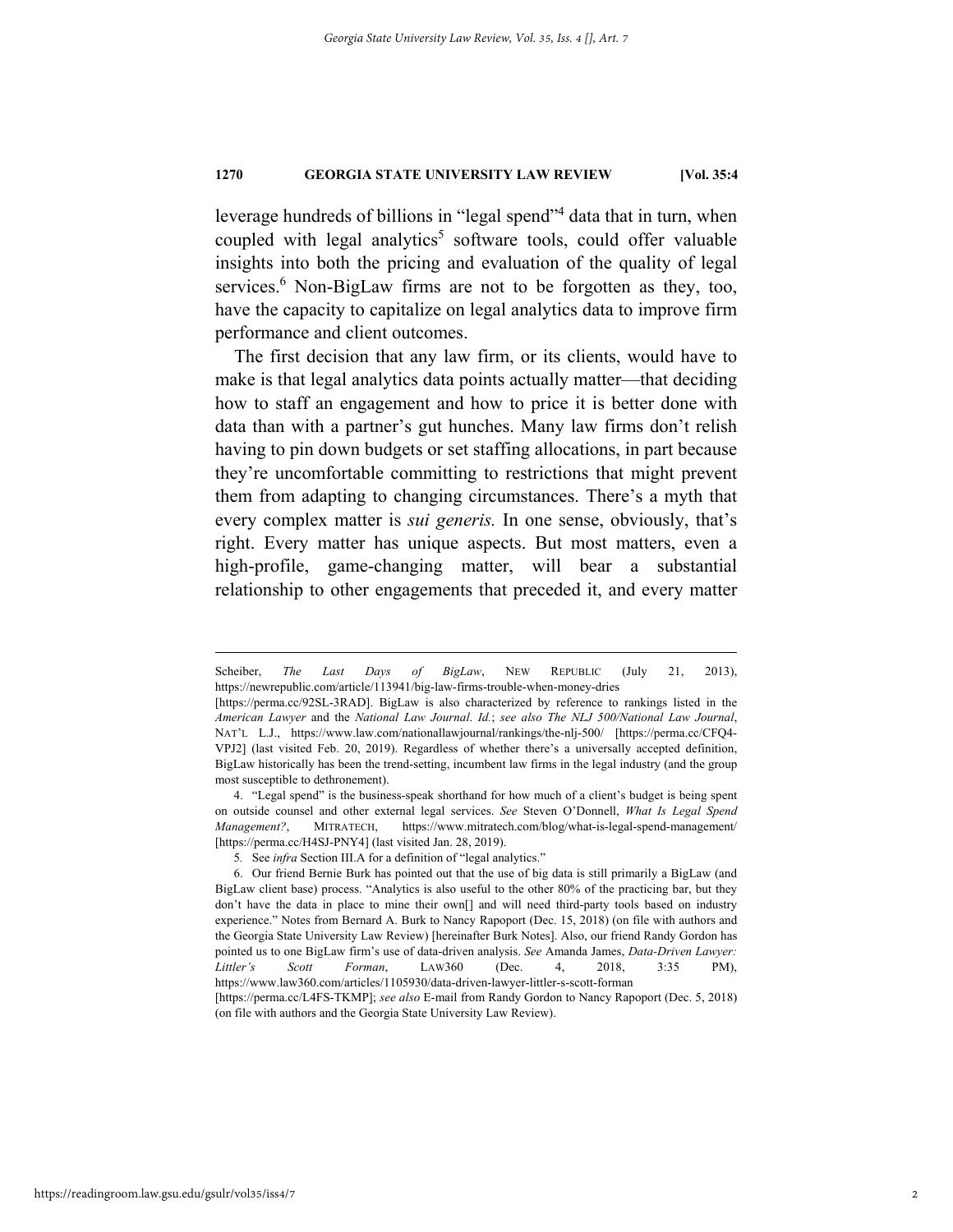will have anatomically identical aspects.<sup>7</sup> The whole point of hiring law firms with significant expertise is that the senior lawyers can use their prior experience to inform their current decisions.<sup>8</sup>

The next decision involves pinpointing the most relevant cost drivers and related data. Hourly rates are only a secondary component of what can drive a bill's cost. Other components can include decisions about how various tasks are staffed,<sup>9</sup> decisions about which tasks to undertake in the first place, and decisions on which expenses to pass along to the client. When legal spend data are properly analyzed at a task level (in other words, activities like "research X," "draft Y," or "call person Z") and then benchmarked against industry norms, legal professionals can better predict the cost of legal services and whether the cost aligns with legal strategy and the expected outcome of the legal engagement.

Both clients and law firms want the same things: pricing predictability, economic visibility, operating efficiency, and value delivery.<sup>10</sup> Neither side is happy with the uncomfortable feeling of

Burk Notes, *supra* note 6, at 2.

 <sup>7.</sup> For instance, due diligence at some level of scrutiny occurs in every business combination transaction; nearly all lawsuits involve settlement discussions and discovery, and a patent application precedes the USPTO's issuance of a patent.

 <sup>8.</sup> Bernie Burk explains this point well:

The idea is, simply, that while every case IS different, experienced lawyers get paid a lot of money to use their lifetime of experience to weigh the variables[] and pick the optimum tactics among many possible options[] or predict the likelihood of an uncertain outcome. Everyone knows experienced lawyers are better at this than newbies. Why? Easy[—]because they have a lifetime of experience testing their judgment against reality. Now, suppose you could aggregate the life experience and judgment of MANY, MANY experienced lawyers[] and bring the raw processing power to bear that could figure out what kinds of similarities make similar cases more likely to perform similarly[] and what kinds of differences are more likely to produce different results. Voilà[—]welcome to legal analytics.

 <sup>9.</sup> *See* Sameena Kluck, *Law Firms Must Look at Staffing as Part of Pricing and Profitability Models, Forum Panel Says*, THOMAS REUTERS: LEGAL EXECUTIVE INST. (June 22, 2016), http://www.legalexecutiveinstitute.com/staffing-as-part-of-pricing/ [https://perma.cc/4L7M-WMHC]. Tasks are staffed both in terms of how many professionals will work on a given task and in terms of the level of experience of each professional. *Id.*

 <sup>10.</sup> *See* Mark A. Cohen, *Differentiation in the New Legal Marketplace and Why It Matters*, FORBES (Jan. 2, 2018, 6:05 AM), https://www.forbes.com/sites/markcohen1/2018/01/02/differentiation-in-thenew-legal-marketplace-and-why-it-matters/#7c0ccb2e38ef [https://perma.cc/T53E-5L2X].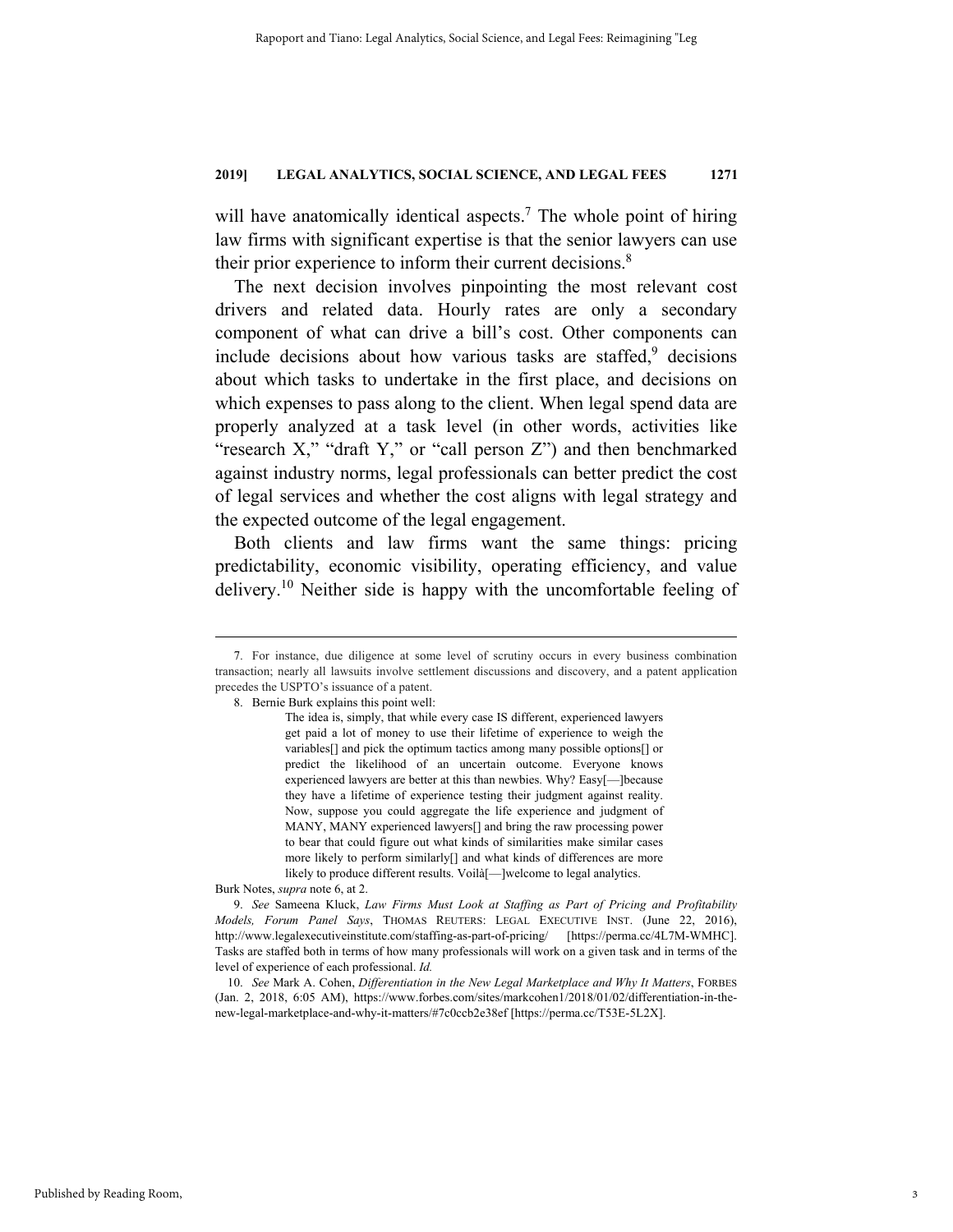not really knowing what is fair to pay and not really knowing what is fair to charge. Given the changes in the legal market, clients are more aggressive about pushing back on bills; thus, law firms that don't take control of their on-the-ground choices run the risk of having to reduce those bills in order to retain major clients.<sup>11</sup> Legal analytics are becoming indispensable in terms of making the legal industry function efficiently and transparently.

To give you a feel for the power of legal analytics, imagine that you are the managing partner of a law firm. With a good set of algorithms and the push of a few buttons, you can make sure that you've delegated each part of an assignment to the professional with the exact combination of experience, talent, and diligence to maximize your firm's client satisfaction and profitability.<sup>12</sup> The client will be pleased both with the work product and its efficiency—and will pay your full bill without any grumbling or request for a reduction of the fees. The client will even tell other potential clients how well-organized and professional your law firm is, and your law firm will then increase its market share. Imagine further that your client is considering hiring you for a new matter and is comparing your firm with a firm whose bills have been murky and expensive. Guess which law firm is likely to get the client's nod for the new matter? Law firms that leverage legal analytics stand to get more engagements and more profitable engagements.

Against this backdrop of the field of legal analytics, this article discusses examples of those types of decisions that tend to drive up the cost of bills, some possible reasons for those decisions, and how data-analytics tools can help price and evaluate the economics of legal services. The article also makes some recommendations for

 <sup>11</sup>*. See* THOMAS REUTERS, DYNAMIC LAW FIRMS STUDY 6–7 (2017), http://www.legalexecutiveinstitute.com/wp-content/uploads/2017/10/2017-Dynamic-Law-Firms-Study.pdf [https://perma.cc/66XG-87WA].

 <sup>12.</sup> Of course, we're assuming that factors like "I want to use this person because he is known to me" won't interfere with the choice of professional for a given task. Our friend Randy Gordon made a similar point in reviewing an earlier draft. *See* E-mail from Randy Gordon to Nancy Rapoport (Nov. 30, 2018) (on file with authors and the Georgia State University Law Review) [hereinafter E-mail from Randy Gordon].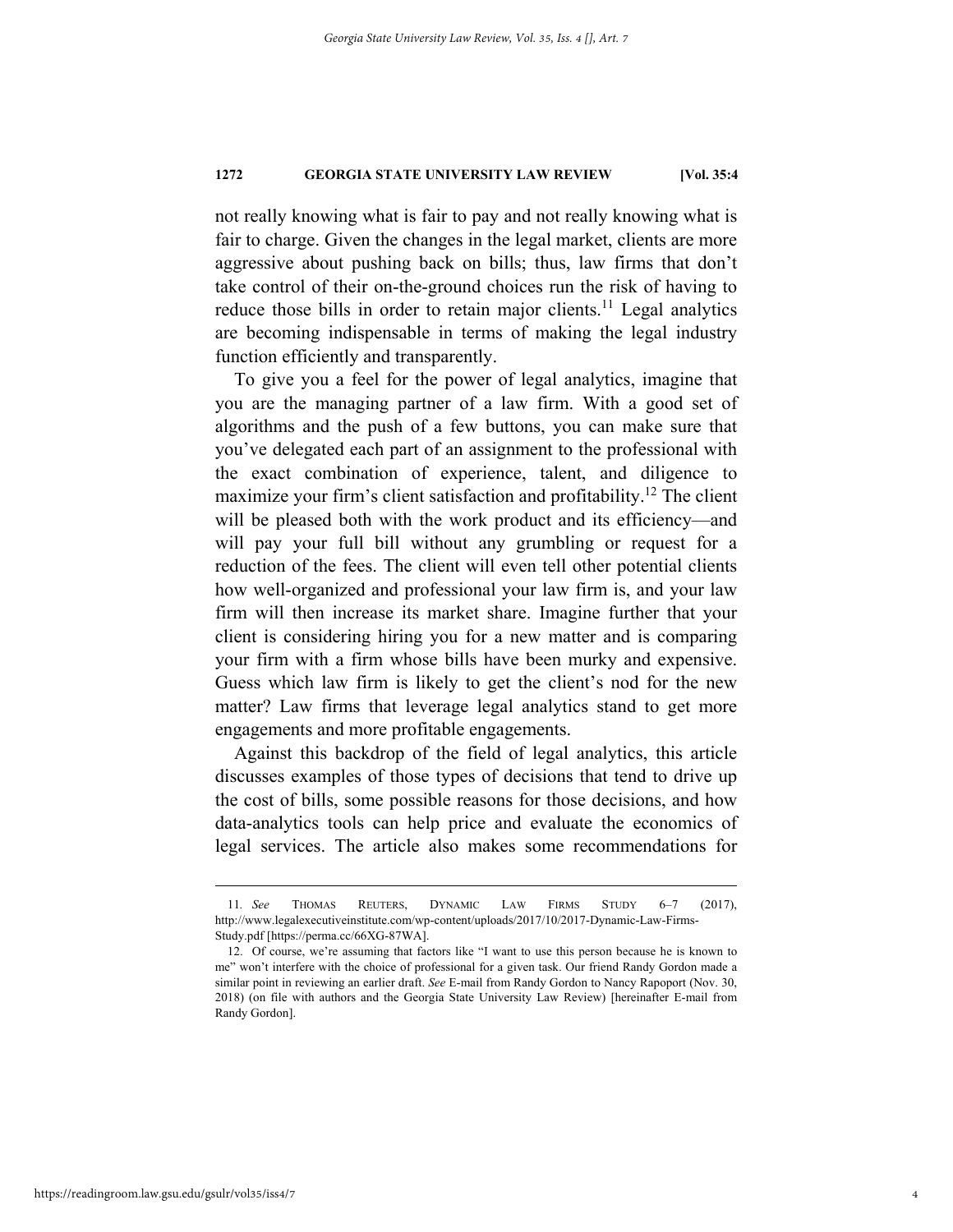how both clients and law firms can use legal-analytics tools to benefit from greater control, on the front end, of legal costs.

# *I. Decision-Making at the Edges: Staffing, Redrafting, and All-Out Zealousness*

In what some lawyers may well have termed the good old days, many legal bills were one-line affairs: "For services rendered, \$X." Clients paid those bills, but this is no longer the case. Clients want to know more about what components go into the bottom-line bill: who worked on the matter, on which tasks, and for how many hours.<sup>13</sup> In many situations, clients (at least large, institutional ones) have more leverage to negotiate those bills, and those clients with leverage have set budgets and drawn lines in the sand, often in formal billing guidelines, regarding what they will, and will not, pay.<sup>14</sup> Often, they

 Lawyers developed hourly billing as a way of reassuring clients that the work that they were doing for the clients was reasonable. In a study of the economics of hourly billing, George Shepherd and Morgan Cloud suggested that the shift to hourly billing from fixed-fee billing stemmed from a change to more liberalized discovery rules. The documentation of time spent on a particular matter—as opposed to the classic one-line bill of "for services rendered, \$*x*"—gave clients a way to measure the effort that the lawyers had expended. This client-centric development, though, then became a way for a law firm to "measure . . . the utility of the worker and . . . the success of the firm itself." The more billable hours racked up (at least, the more billable hours that resulted in income for the firm), the better off the firm expected its finances to be.

 <sup>13.</sup> Nancy B. Rapoport, *The Case for Value Billing in Chapter 11*, 7 J. BUS. & TECH. L. 117, 142–43 (2012).

Billable hours can provide some information about how "productive" a lawyer is and how profitable her firm is—but, to paraphrase Jane Austen, it is a truth universally acknowledged that when firms base their reward structures on billable hour totals, they're encouraging billing abuse, which is a particularly virulent form of unethical behavior.

Randy D. Gordon & Nancy B. Rapoport, *Virtuous Billing*, 15 NEV. L.J. 698, 713–14 (2015) (footnotes omitted).

 <sup>14.</sup> Rapoport, *supra* note 13, at 142–43. Chapter 11 bankruptcy cases are often an exception to this general rule that clients push back on bills, in part because the payment of those bills often does not come out of the debtor's budget but from the pockets of unsecured creditors. For other cases, bills get paid out of funds carved out of secured creditors' collateral. Even the unsecured creditors' committee may not be able to provide an in-depth review of the fees of its own professionals, and for the same reason: the funds to pay those bills aren't coming from the budget of a single entity. *See, e.g.*, Nancy B. Rapoport*, Rethinking Fees in Chapter 11 Bankruptcy Cases*, 5 J. BUS. & TECH. L. 263, 265 (2010).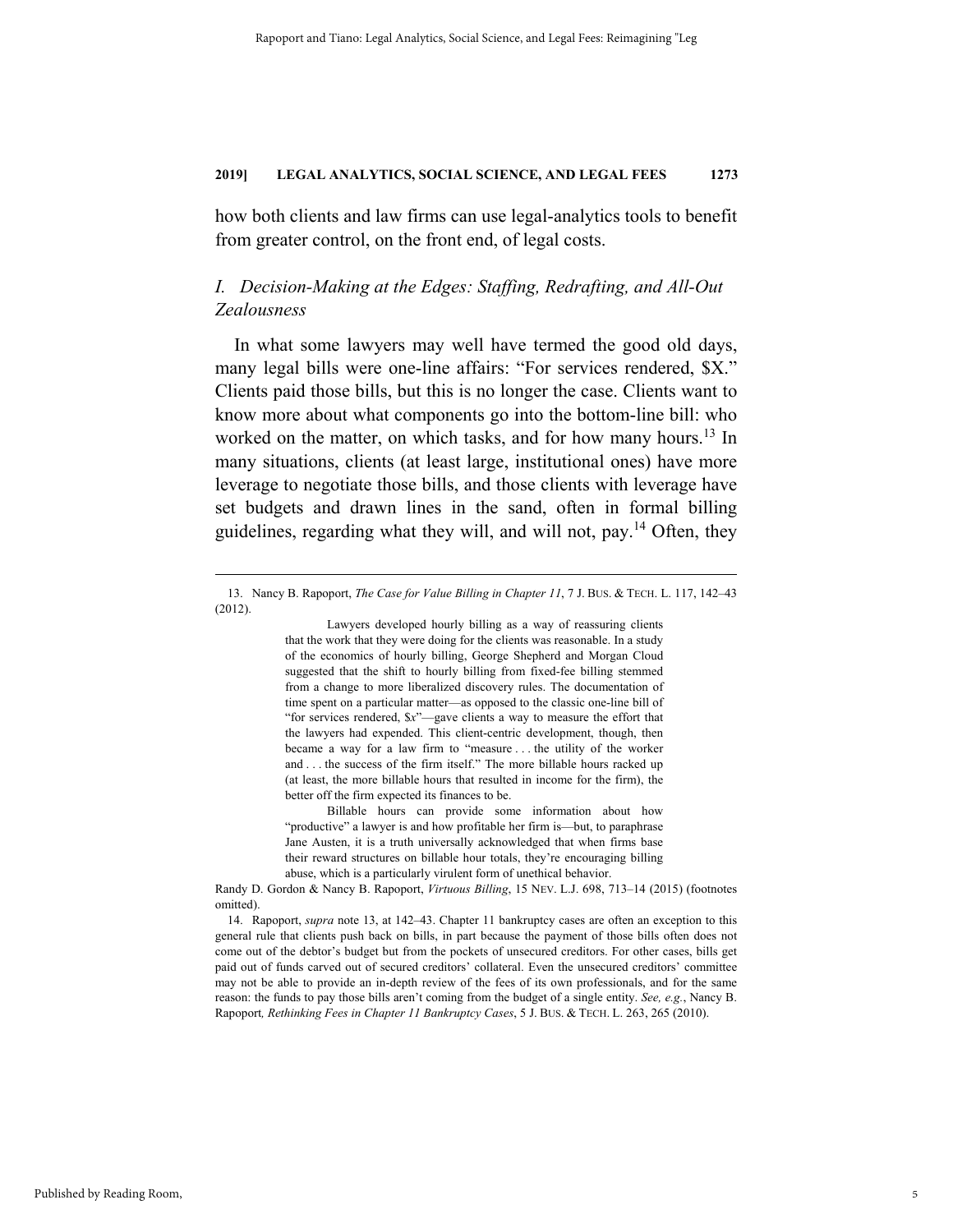won't pay for summer associates or first-year lawyers' work; they won't pay for numerous interoffice conferences; and they won't pay for first-class travel or alcohol with meals.<sup>15</sup> Generally, law firms are agreeing in advance to abide by those terms. But do those agreements "stick"?<sup>16</sup>

Think about how large and foreboding the average legal bill looks to a client. (If you've never seen a large legal bill, think back to any hospital bills that you've seen.) They can go on for pages and pages (or screens and screens), $17$  and they tend to be organized by date. For each date in a billing cycle on which work was performed, the bill lists who worked on a matter, what each professional did, how long the work took (typically, these days, in six-minute billing increments), and each professional's billing rate. For bills longer than a few pages, the amount of time it would take to go through each element in a bill is enormous. When the time entries are vague ("discuss strategy") or lumped together ("prepare for and attend hearing"; "research, draft, and revise contract"), parsing the bills becomes exponentially more difficult, especially when done manually. Zoning out while reviewing a stack of time entries is understandable. But without some way of analyzing the bills systematically or programmatically, clients must hope that the work

 <sup>15</sup>*. See* Matthew Guarnaccia, *Clients Leaving Firms with the Bill for Research*, LAW360 (Mar. 20, 2017, 4:44 PM), https://www.law360.com/articles/903628/clients-leaving-firms-with-the-bill-forresearch [https://perma.cc/4228-NVFZ]; Sara Randazzo, *Corporate Clients Push Back After Law Firms Hike Starting Salaries*, WALL ST. J. (updated June 15, 2016, 7:05 PM), https://www.wsj.com/articles/companies-push-back-at-law-firms-starting-salary-hikes-1466029554 [https://perma.cc/3VKF-LFTU].

 <sup>16.</sup> The Association of Corporate Counsel has published outside-counsel billing guidelines that are a good starting point. *See Billing Guidelines—Outside Counsel*, ASS'N CORP. COUNS. (Mar. 4, 2014), https://www.acc.com/\_cs\_upload/vl/membersonly/SampleFormPolicy/1362010\_1.pdf

<sup>[</sup>https://perma.cc/4U2W-DZV9]. Establishing outside-counsel billing guidelines should be more than a "check-the-box" exercise in which a legal department creates billing guidelines that simply "sit in the bottom drawer" unenforced. Legal analytics tools can be tailored to outside-counsel billing guidelines to allow for an automated and programmatic assessment of legal bills. Even with legal analytics, of course, it's the client's choice, and not the computer's choice, whether to pay or not to pay.

 <sup>17.</sup> For years, clients have been using electronic billing systems (for example, Thompson Reuter's Legal Tracker, Quovant's LegalBill, and Mitratech's TeamConnect) for matter management and payment processing. These electronic billing systems interface with outside counsel's time entry and invoicing systems to allow for automated billing, approval, and payment transactions.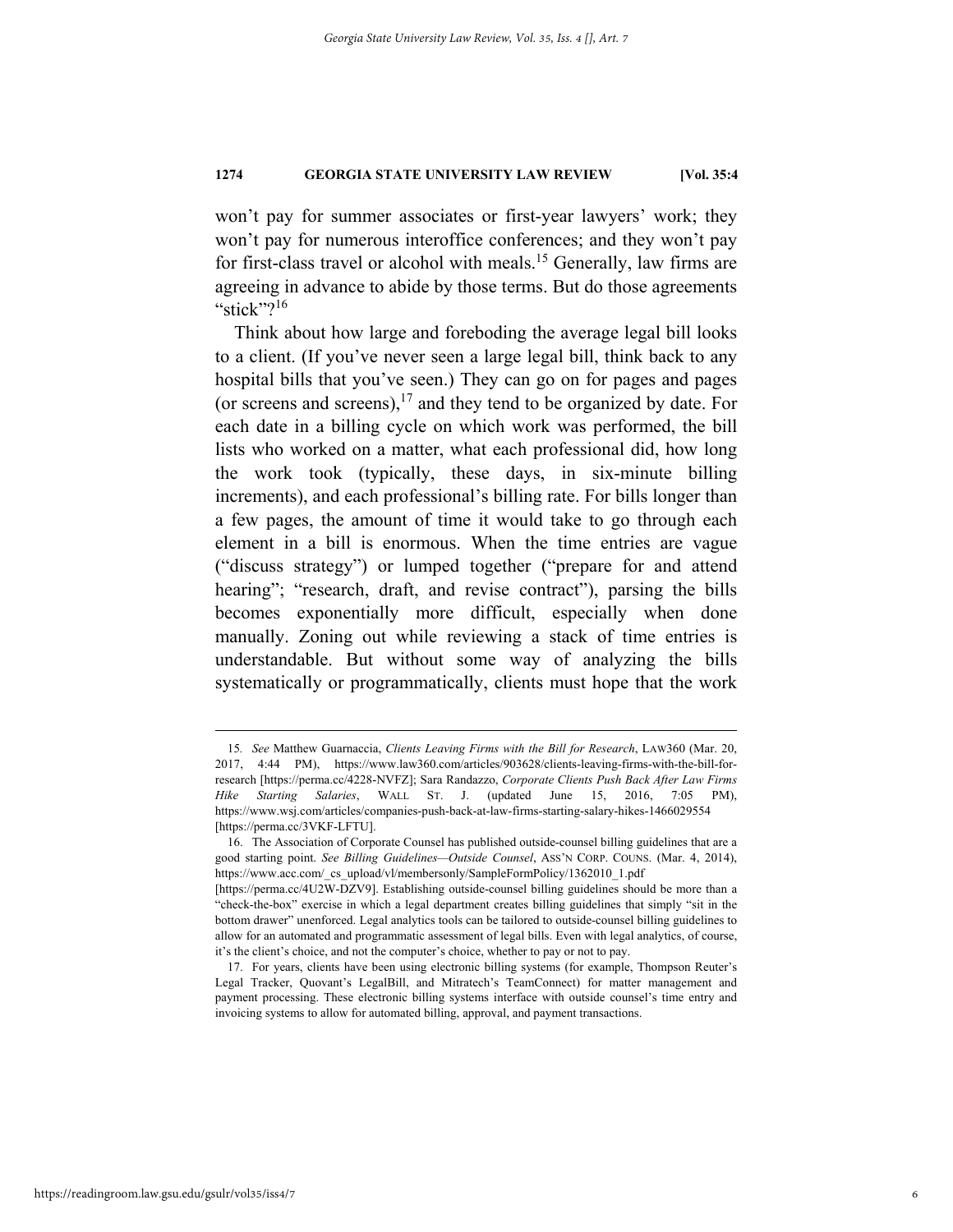performed fell within the agreed-upon guidelines and must trust that the lawyers preparing the bills were both honest and attentive to the minutiae of who was doing what and when. Hope and trust are nice, but normally they're not enough.<sup>18</sup>

Let's think about the things that drive lawyers to perform certain tasks. First, most lawyers want to do a good job for their clients. They want to perform well, not just because they care about serving their clients but also because good, creative work is a source of professional pride. The most successful lawyers typically aced their grades in undergraduate programs and law school. They're used to being at the top of the pecking order, and they have taken that passion for success with them to the office. Second, competition for big, steady clients is intense, and the law firms that get the best results consistently—and that provide the fastest, most attentive service—can win and keep those high-paying clients. Third, choosing to leave a stone unturned may set a trap for the client later on: the unexamined paragraph and the unreviewed discovery can come back to bite the client (and, thus, the law firm). It's better to do a thorough job than risk that sad call to the malpractice carrier. Fourth, when a lawyer's own compensation is based on both the hours that he or she bills and the money that the firm collects, there's a natural disincentive to monitor every single task's efficiency.<sup>19</sup> And, finally, the ethics rules require lawyers to be competent<sup>20</sup> and diligent.<sup>21</sup> All of these factors push outside counsel to work harder and do more to serve clients who routinely defer to outside counsel when it comes to implementing matter strategy, management, and staffing. $^{22}$ 

 <sup>18</sup>*.* Compare this statement to Ronald Reagan's famous quote: "Trust, but verify." See Barton Swaim, Opinion, *'Trust, but Verify': An Untrustworthy Political Phrase*, WASH. POST (Mar. 11, 2016), https://www.washingtonpost.com/opinions/trust-but-verify-an-untrustworthy-politicalphrase/2016/03/11/da32fb08-db3b-11e5-891a-4ed04f4213e8\_story.html?utm\_term=.4a336d015089

<sup>[</sup>https://perma.cc/778P-G3Z6], for a brief history of Reagan's use of the phrase.

<sup>19</sup>*. See* Burk Notes, *supra* note 6, at 3.

<sup>20</sup>*. See, e.g.*, MODEL RULE OF PROF'L CONDUCT r. 1.1 (AM. BAR ASS'N 2016).

<sup>21</sup>*. See id.* at r. 1.3.

 <sup>22.</sup> In his comments on an earlier draft of this article, Bernie Burk suggested four types of inefficiencies: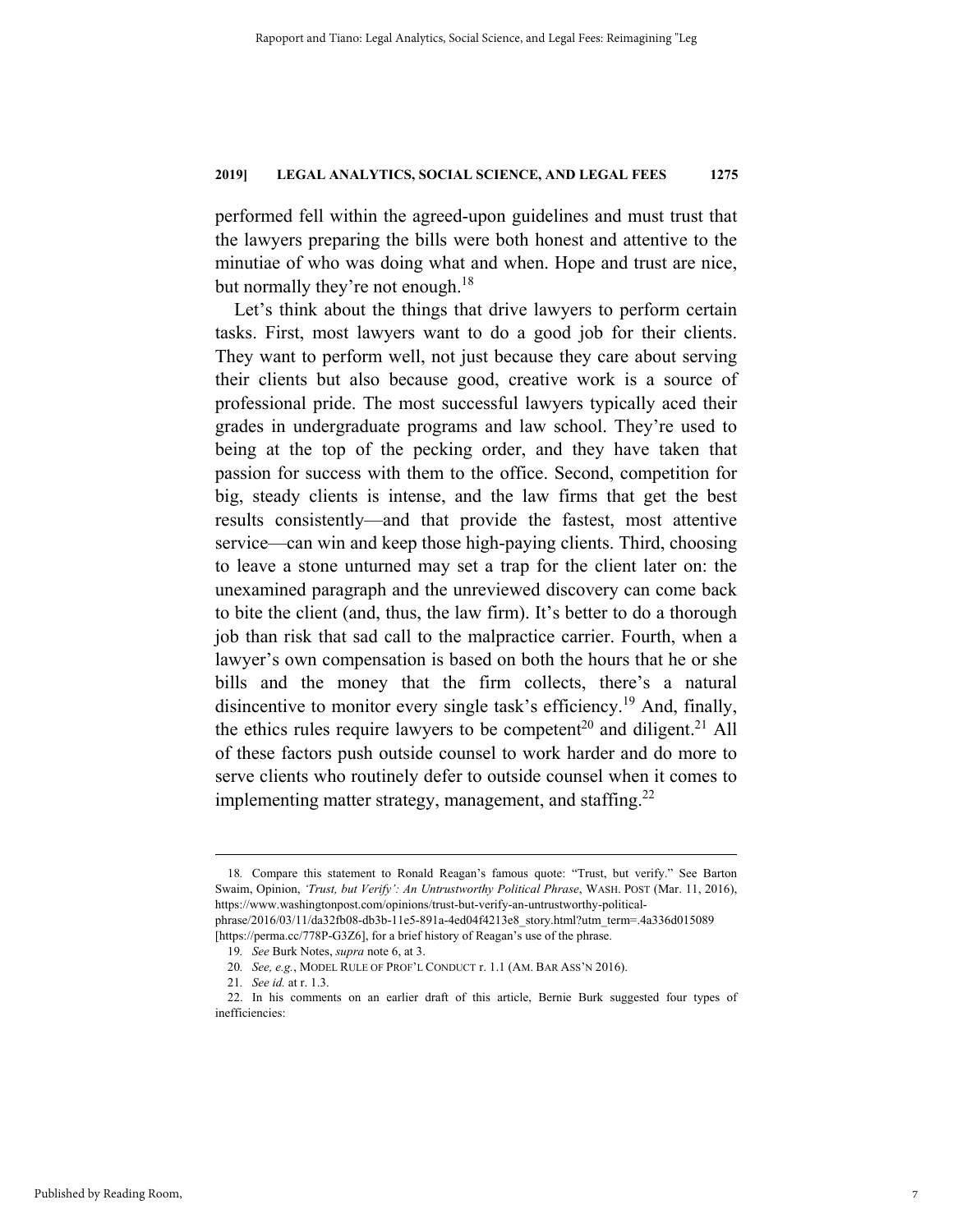What happens when these factors—all of which are good things combine? Expensive bills are the result.<sup>23</sup> Lawyers will justify bringing many people to a hearing or a meeting, instead of a few. After all, a diversity of experience will best serve the client, and having top-notch knowledge on hand will provide better service than having to wait for someone back at the office to provide an answer to a particular question. Lawyers who work their way up the law-firm ladder often have very specialized expertise, so having both Partner A (with expertise in one area of tax law) and Partner B (with a different expertise in tax law) in a meeting will catch any errors and help to come up with a better work product. For lawyers who are still working their way through the associate ranks, someone more senior must supervise their work. Junior Associate X's research will get supervised by mid-level Associate Y, who will do the first draft of a document, only to have senior Associate Z revise the document before handing it to a partner for final revisions. One lawyer in an office will pop into another lawyer's office to get some advice on a matter, and those pop-in meetings can span large blocks of time as the professionals spitball ideas. Even filing a pleading that simply states that one party agrees with some other party's position can result in significant billed time if more than one professional has to set eyes on the draft before it gets filed.<sup>24</sup> In a time-pressured

Burk Notes, *supra* note 6, at 4.

 <sup>(1)</sup> Tending to do more things or take longer to do something simply because hours matter to the lawyer's personal standing and compensation (disseminated and in some cases created by the cognitive biases you describe); (2) Including too many people (or, to put it more generally, staffing anyone with

less than substantial experience on a given task) because one thing the law firm is doing is training more junior lawyers, and there is debate about how much of that expense the client should bear;

<sup>(3)</sup> Doing beautiful work because the lawyer gets pride (and reputational kudos) out of it rather than the client getting cost-effective service; and

<sup>(4)</sup> Being excessively risk-averse because the client isn't really committed to the risks inherent in having counsel be cost-effective.

 <sup>23.</sup> Outside counsel's preferences on strategy (for example, settle vs. litigate), management (coordinate day-to-day activities), and staffing (using an 8th-year lawyer vs. using a 3d-year lawyer) can control—or strongly influence—an engagement, and those choices often will result in an expensive bill. Legal analytics empower a client to have greater influence and a more proactive role in addressing these matters.

 <sup>24.</sup> Nancy B. Rapoport, *The Client Who Did Too Much*, 47 AKRON L. REV. 121, 125 n.20 (2014)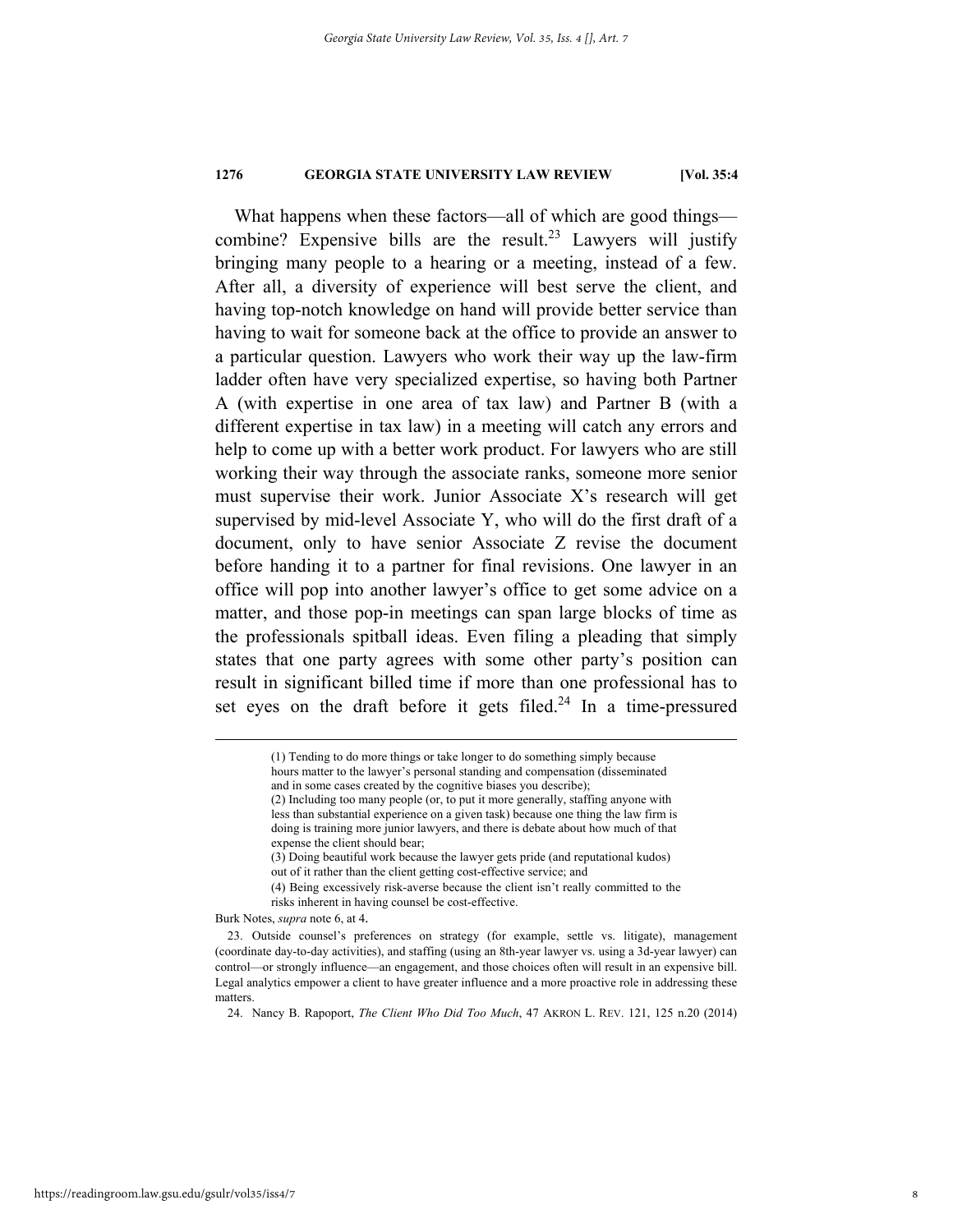environment, such as big, bet-the-company litigation or a takeover defense, the amount of work required is extensive. Long days are *de rigueur*, with tens of people amassed to finalize a single project. Many hands may make light work, but they certainly also make expensive work. In some very real sense, pride ("we do good work here") and fear ("what if we've missed something?")<sup>25</sup> combine to make legal fees rise exponentially. Pride and fear are the conscious explanations. But there are cognitive biases at work here, too.

# *II. Why Add to Legal Costs? Some Social Science Explanations*

Let's take pride and fear as "givens." Good lawyers want to do good work, and they don't want to leave their clients unprotected. But because lawyers are human and are thus subject to countless cognitive biases, there are some subconscious activities going on as well.<sup>26</sup> We address just a few of them.

Take "anchoring," which involves focusing on one factor so much that one loses sight of other important factors.<sup>27</sup> In the classic experiment on anchoring,  $28$  experimental subjects were asked to count the number of times in a video the members of one basketball team passed the basketball to each other. Subjects frequently counted the number of passes while missing the visual of a person in a gorilla

 <sup>(&</sup>quot;Even when [bankruptcy] estate-paid lawyers are dealing with necessary actions, they might do so in wasteful ways. I've certainly seen examples of activity that seemed to exceed what was reasonably necessary. For example, there's nothing wrong with filing a statement that says 'me, too' to someone else's motion. But there's something wrong when a simple, two-page 'me, too' statement takes a full billable hour to draft.").

 <sup>25.</sup> Some law firms may legitimately fear that a client's downward pressure on a bill will create a whiplash effect later: the client may ask the law firm to skip doing one or two things to save costs, those one or two things end up being very important later, and the client then blames the law firm for *not* doing those one or two things in the first place. *See* Burk Notes, *supra* note 6, at 3.

 <sup>26.</sup> We heartily recommend two great resources for those who want to explore cognitive biases in depth: JENNIFER K. ROBBENNOLT & JEAN R. STERNLIGHT, PSYCHOLOGY FOR LAWYERS: UNDERSTANDING THE HUMAN FACTORS IN NEGOTIATION, LITIGATION, AND DECISION MAKING (2012), and Jennifer K. Robbennolt & Jean R. Sternlight, *Behavioral Legal Ethics*, 45 ARIZ. ST. L.J. 1107 (2013) [hereinafter Robbennolt & Sternlight, *Behavioral Legal Ethics*].

 <sup>27.</sup> Robbennolt & Sternlight, *Behavioral Legal Ethics*, *supra* note 26, at 1132 n.141.

<sup>28</sup>*. See, e.g.*, Christopher Chabris & Daniel Simons, *Gorilla Experiment*, INVISIBLE GORILLA, http://www.theinvisiblegorilla.com/gorilla\_experiment.html [https://perma.cc/Q9KC-62CY] (last visited Jan. 28, 2019).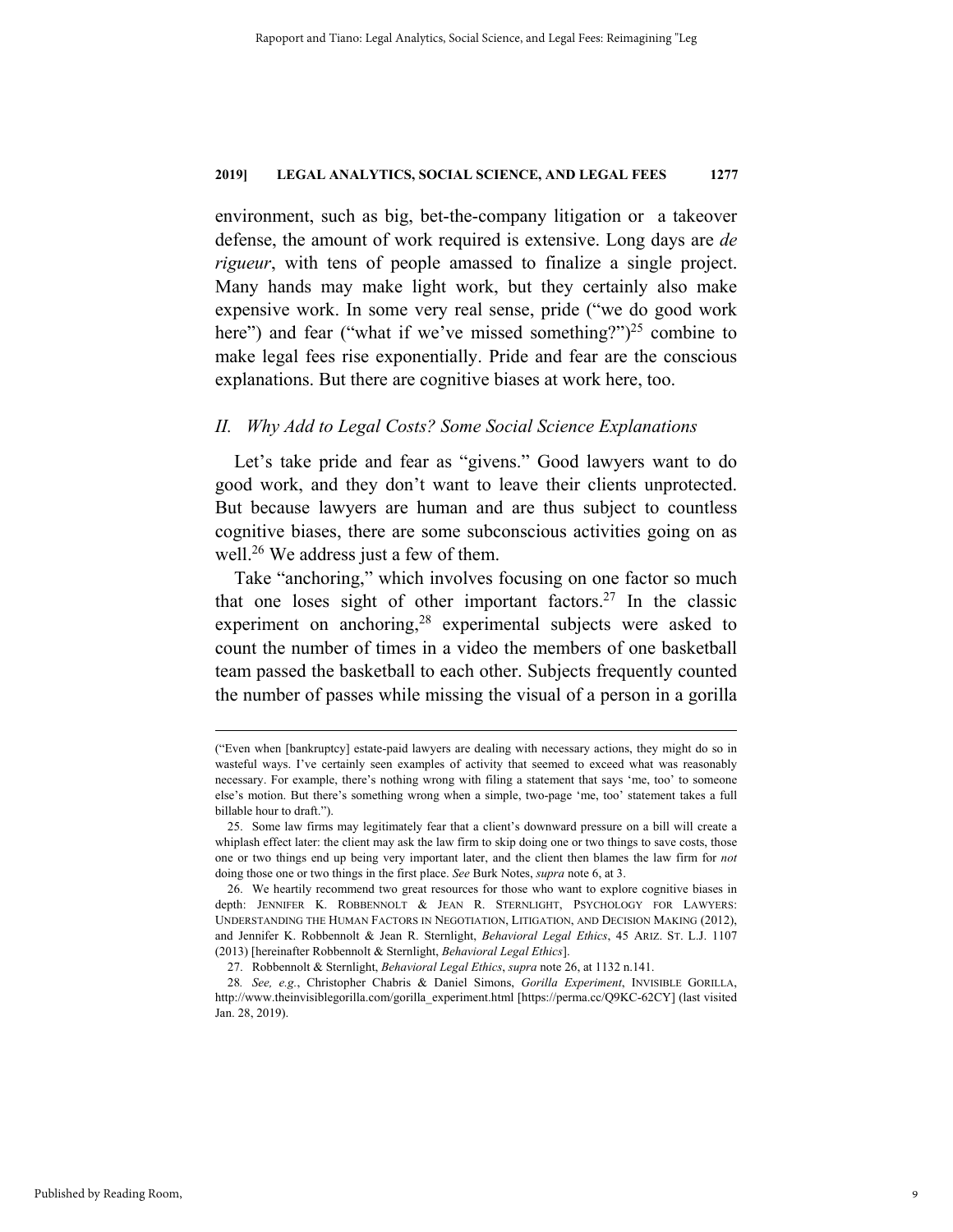suit passing among the two basketball teams. They anchored on counting the number of passes, even though most basketball courts don't feature gorillas walking around. Anchoring in terms of legal bills can occur when the client focuses, say, on what the highest billable rate will be for the engagement, rather than focusing on how the matter will be staffed (both in terms of the number of people and their relative experience). Anchoring can also occur when the client focuses on staffing (say, the number of attorneys who are allowed to work on the matter) without regard to whether the matter is an emergency. Although the old saying "there's fast, good, and cheap, but you can only get two of those at once" is true more often than not, anchoring focuses on only one of those three factors at a time.

"Social pressure"<sup>29</sup> can also be a factor affecting lawyer billing. How often does a law firm really train new lawyers (new to the firm, or new to the profession) on its culture of billing? Does the firm teach the new lawyer about when the time clock should start and stop? Does it start when a lawyer leaves a message for opposing counsel, even if the message is only thirty seconds long and the minimum billing increment is a tenth of an hour? Does revising a time entry to make it more clear (or less clear, if the bill will become public while the law firm is considering some private strategy on a case) count as billable time? Let's be fair to attorneys in private practice: keeping track of your professional life in one-tenth-of-anhour increments is a real drag.<sup>30</sup> It's not unusual to hear attorneys who have transitioned from outside counsel to inside counsel say that "keeping time" is one aspect of private practice that they don't miss. When billing policies aren't clear—and they often aren't—new professionals in a firm will take their cues from how more senior

 <sup>29.</sup> For a useful discussion of social pressure, see, for example, Saul McLeod, *Solomon Asch— Conformity Experiment*, SIMPLY PSYCHOL. (updated Dec. 28, 2018), https://www.simplypsychology.org/asch-conformity.html [https://perma.cc/D2ZY-BNF3].

 <sup>30.</sup> Keeping time contemporaneously with undertaking work tasks truly can be an annoyance and imposition upon timekeepers who need to meet strict deadlines for a client's substantive work. We applaud those attorneys in private practice who record and submit time on a daily (as opposed to a weekly or monthly) basis. One can imagine how weekly or monthly timekeeping impairs time recordation accuracy.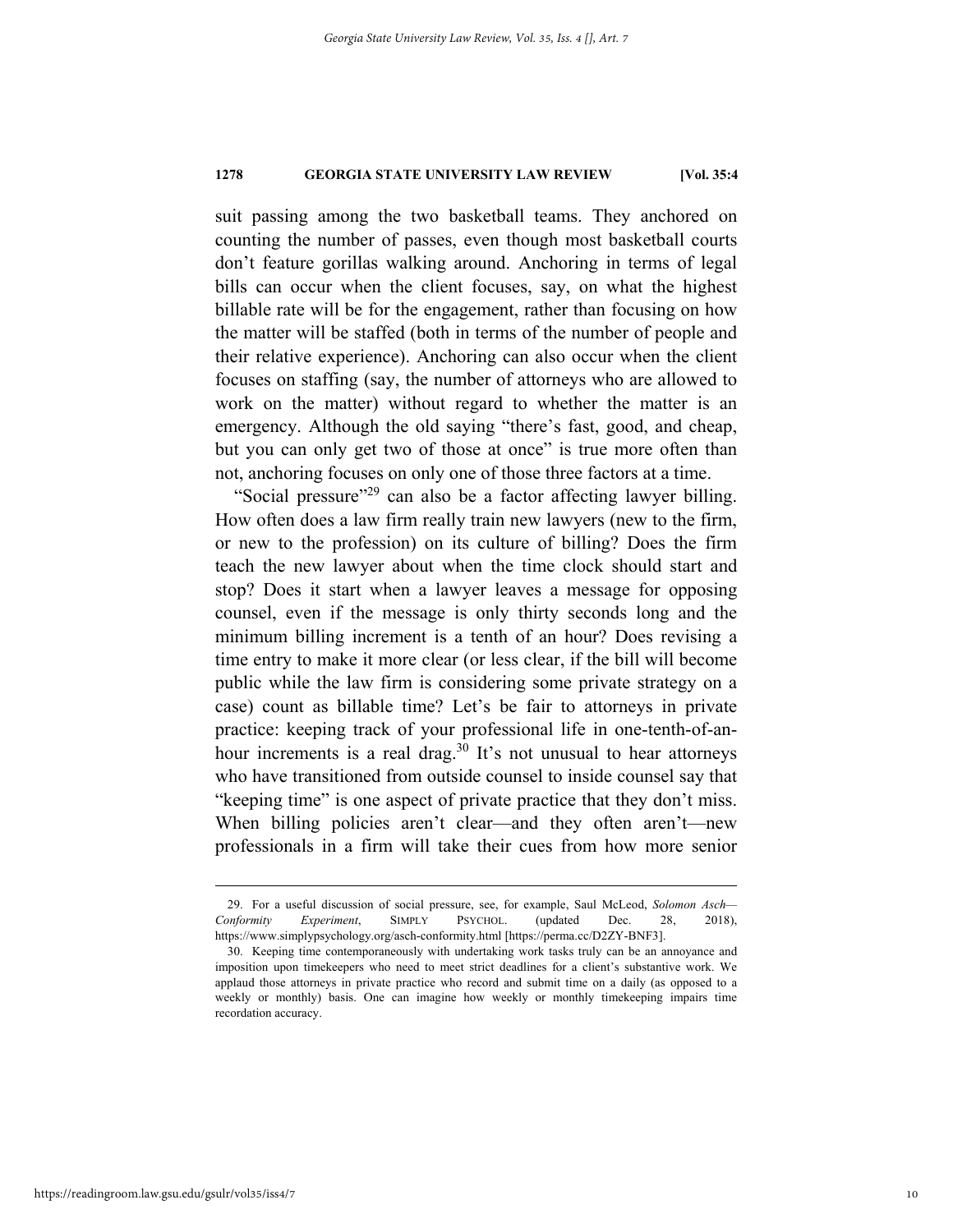people describe their billing practices. If new people hear more senior people saying that they bill even thirty seconds of work because the firm has a minimum billing increment of .1 per hour, they're more likely to round up thirty seconds to six minutes as well. And those six-minute increments can add up quickly if ten, or twenty, or fifty professionals are each billing thirty seconds of time as six-minute increments or if they're billing eight-minute increments as two-tenths of a billable hour.<sup>31</sup> As everyone who has children knows (or who knows people who have children), peer pressure is a powerful thing (and a potentially costly thing when attorneys' fees are involved).

And our old favorite, cognitive dissonance,<sup>32</sup> also plays a role, as people who would never dream of doing something unethical manage to talk themselves into fudging their hours or lying to a court. Here's how cognitive dissonance can play out in legal billing.

One day, not too long after you start practicing law, you will sit down at the end of a long, tiring day, and you just won't have much to show for your efforts in terms of billable hours. It will be near the end of the month. You will know that all of the partners will be looking at your monthly time report in a few days, so what you'll do is pad your time sheet just a bit. Maybe you will bill a client for ninety minutes for a task that really took you only sixty minutes to perform. However, you will promise yourself that you will repay the client at the first opportunity by

 <sup>31.</sup> We asked Legal Decoder's team to run database queries over billions of legal spend data to find interesting examples of billing patterns in one-tenth-of-an-hour increments. The following interesting pattern surfaced: In one matter spanning several months, a single timekeeper recorded 1,004 line-item entries, 808 of which were billed in a 0.1-hour increment for tasks like reading a one-paragraph court order, reviewing a routine deposition notice, and leaving voicemails. Unquestionably, this timekeeper adhered to all billing guidelines and did nothing wrong per se, but is real "value" being delivered? Perhaps so, or perhaps this is an example of someone playing within the rules of the game but gaming the system.

 <sup>32.</sup> For a good discussion of cognitive dissonance, see, for example, Saul McLeod, *Cognitive Dissonance*, SIMPLY PSYCHOL., https://www.simplypsychology.org/cognitive-dissonance.html [https://perma.cc/Z7KF-RHBL] (last visited Jan. 28, 2019).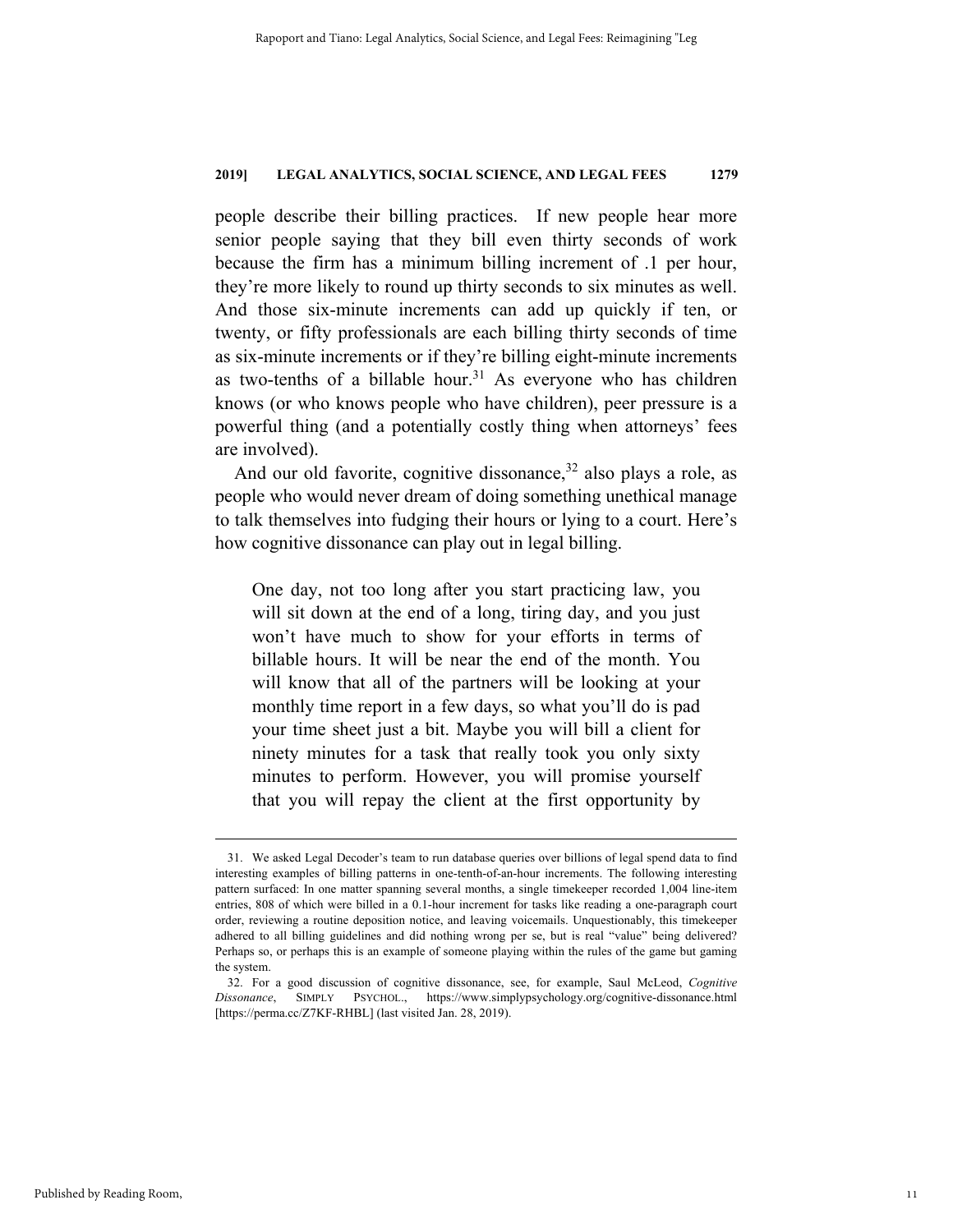doing thirty minutes of work for the client for "free." In this way, you will be "borrowing," not "stealing."

And then what will happen is that it will become easier and easier to take these little loans against future work. And then, after a while, you will stop paying back these little loans. You will convince yourself that, although you billed for ninety minutes and spent only sixty minutes on the project, you did such good work that your client should pay a bit more for it. After all, your billing rate is awfully low, and your client is awfully rich.

And then you will pad more and more—every two[- ]minute telephone conversation will go down on the sheet as ten minutes, every three[-]hour research project will go down with an extra quarter hour or so. You will continue to rationalize your dishonesty to yourself in various ways until one day you stop doing even that. And, before long—it won't take you much more than three or four years—you will be stealing from your clients almost every day, and you won't even notice it.<sup>33</sup>

Not only is cognitive dissonance happening in this vignette ("you did such good work that your client should pay a bit more for it"), but also the way that the first misstep is framed (not "stealing," but "borrowing" against future time) contributes to what can undermine a good attorney–client relationship or even eventually devolve into fraud on the client. Much like the hope and trust that a client places in a relationship partner who reviews, approves, and sends a legal bill to a client, so too must the relationship partner place hope and trust in his or her partners, associates, and other professionals that their time

 <sup>33.</sup> Douglas R. Richmond, *For a Few Dollars More: The Perplexing Problem of Unethical Billing Practices by Lawyers*, 60 S.C. L. REV. 63, 107–08 (2008) (footnote omitted) (quoting Patrick J. Schiltz, Symposium, *On Being a Happy, Healthy, and Ethical Member of an Unhappy, Unhealthy, and Unethical Profession*, 52 VAND. L. REV. 871, 917 (1999)).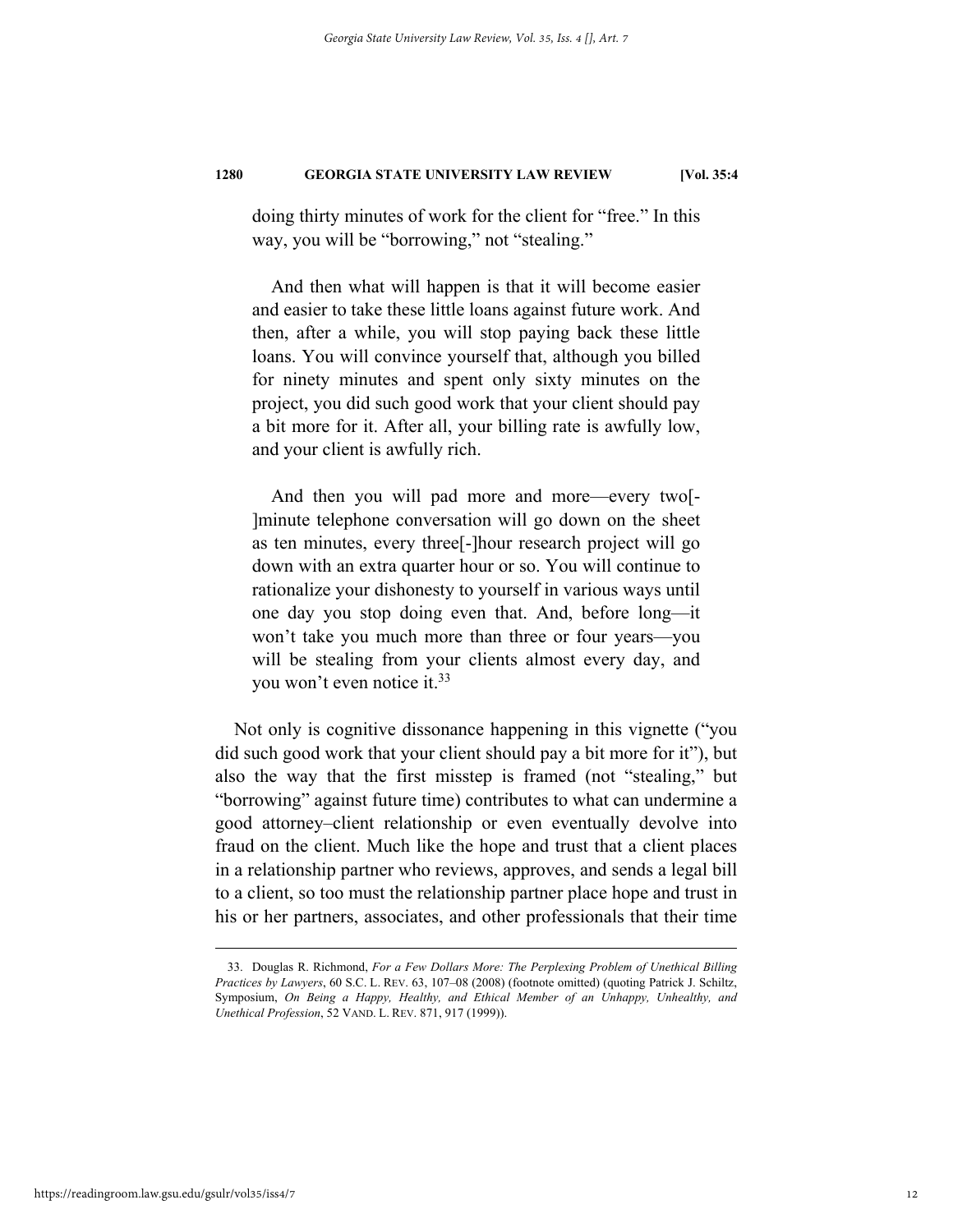entries are clear and concise and that they accurately reflect recorded time for work both needed and completed. A relationship partner should know a great deal about all aspects of the matter being billed, but all attorneys, irrespective of title or seniority, have an ethical duty to keep their legal fees reasonable.<sup>34</sup>

All of these myopic and subconscious behaviors can contribute to whopping legal bills, and when the bills are lengthy and organized by date, ferreting out real and valuable work by hand is well-nigh impossible for both the relationship partner and the client. But don't despair. That's where legal analytics can help to save the day, both for law firms and their clients.

# *III. Leveraging Legal Analytics Tools to Drive Better Outcomes and Compete Effectively in a Changing Legal Industry*

In the legal industry, legal analytics isn't just a trendy phrase. Experts have been touting the merits of legal analytics for several years.<sup>35</sup> The movement has now firmly taken root in an effort to improve the cost predictability, efficiency, and effectiveness of legal services through data-driven decision-making.<sup>36</sup>

For lawyers who are just becoming conversant with legal analytics, rest assured that successful legal analytics efforts will not result in "Robot Law" or a machine lawyer that takes all of our jobs away. When law firms and clients use legal analytics intelligently, the resulting data provide a supplemental information source that augments how legal professionals manage and deliver legal services. Of course, the use of legal analytics requires open-mindedness and some behavioral changes from legal professionals, as well as a deep understanding by data scientists of how lawyers think and work.

 <sup>34.</sup> MODEL RULE OF PROF'L CONDUCT r. 1.5 (AM. BAR ASS'N 2016); *id.* at 5.1; *id.* at 5.2.

 <sup>35.</sup> James E. Holloway, D. Tevis Noelting, Aaron Pennington & Vanessa Johnson, *Law and Business as a School of Thought: A Pedagogy to Teach the Theory and Practice of the School*, 18 U.C. DAVIS BUS. L.J. 215, 217–18 (2018).

 <sup>36.</sup> *Id.*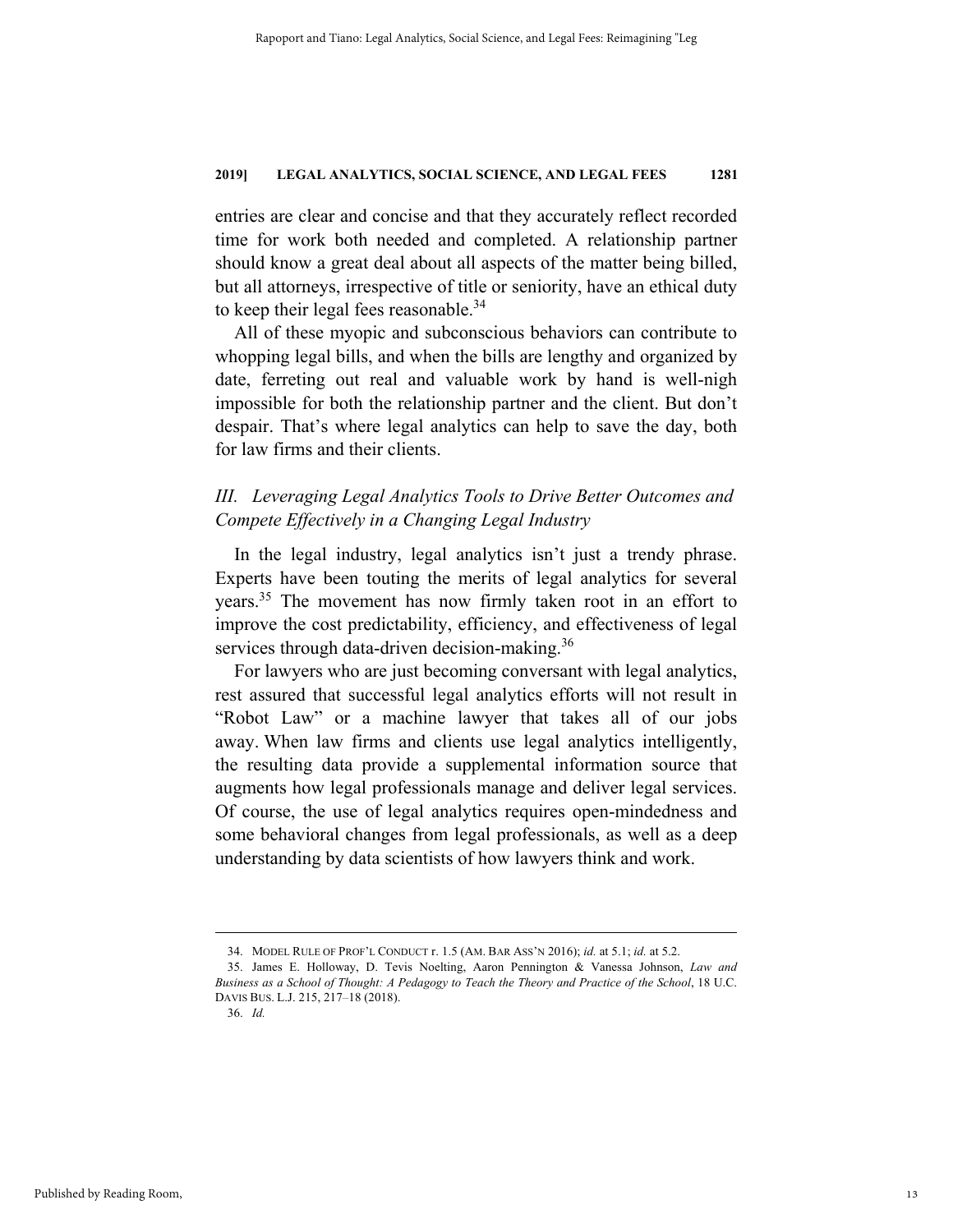Multitudes of lawyers claim that they attended law school due to a self-diagnosis of being "mathematically challenged."<sup>37</sup> It logically follows that, for many attorneys, the concept of legal analytics is shrouded in mystery because math might be involved. Like most data science offshoots, legal analytics certainly involves some numbercrunching. Even so, legal expertise and judgment, process management, and strategic business acumen are at least as important for the proper use of legal analytics.

The good news is that today's industry leaders are embracing technology, innovation, data, and process change as ways to improve their business results.38 Every expert will agree that adopting legal analytics is not a "flip-the-switch" exercise, where lawyers one day suddenly practice law according to a pre-defined recipe. Legal analytics involves a long-term paradigm shift toward intelligent process change. Simply put, legal analytics makes sense. By using legal analytics, clients can realize greater value and results from their legal spend, and law firms can operate more efficiently (and more profitably) with greater client attraction, retention, and satisfaction. Why do we say more profitably? Because the realization rate (the amount that the client actually pays) is far more important than what the law firm bills to the client. If a client doesn't pay all of the bill, that lost time—and lost income—is gone forever.

In this Part, we define legal analytics, explore legal analytics in the context of the broader data analytics industry, discuss some valuable legal analytics metrics, and share a case study showing the value of implementing data analytics as a business tool.

 <sup>37</sup>*. See, e.g.*, Eric Fuchs, *The 8 Worst Reasons to Go to Law School*, BUS. INSIDER (Oct. 21, 2012, 8:26 AM), https://www.businessinsider.com/bad-reasons-to-go-to-law-school-2012-10#1-i-dont-knowwhat-to-do-with-my-life-8 [https://perma.cc/L6CR-WSLE] (quoting U.S. Supreme Court Chief Justice John Roberts: "I think there are a lot of people who go to law school because they're not good at math and can't think of anything else to do"); Debra Cassens Weiss, *Posner: Lawyers Bad at Math Are an Increasing Concern; Inmate's Blood-Pressure Suit Shows Why*, A.B.A. J. (Oct. 29, 2013, 12:51 PM), http://www.abajournal.com/news/article/posner\_math\_block\_lawyers\_an\_increasing\_concern\_inmates\_ blood-pressure\_suit [https://perma.cc/77V2-C4CT].

 <sup>38.</sup> Holloway, Noelting, Pennington & Johnson, *supra* note 35, at 217.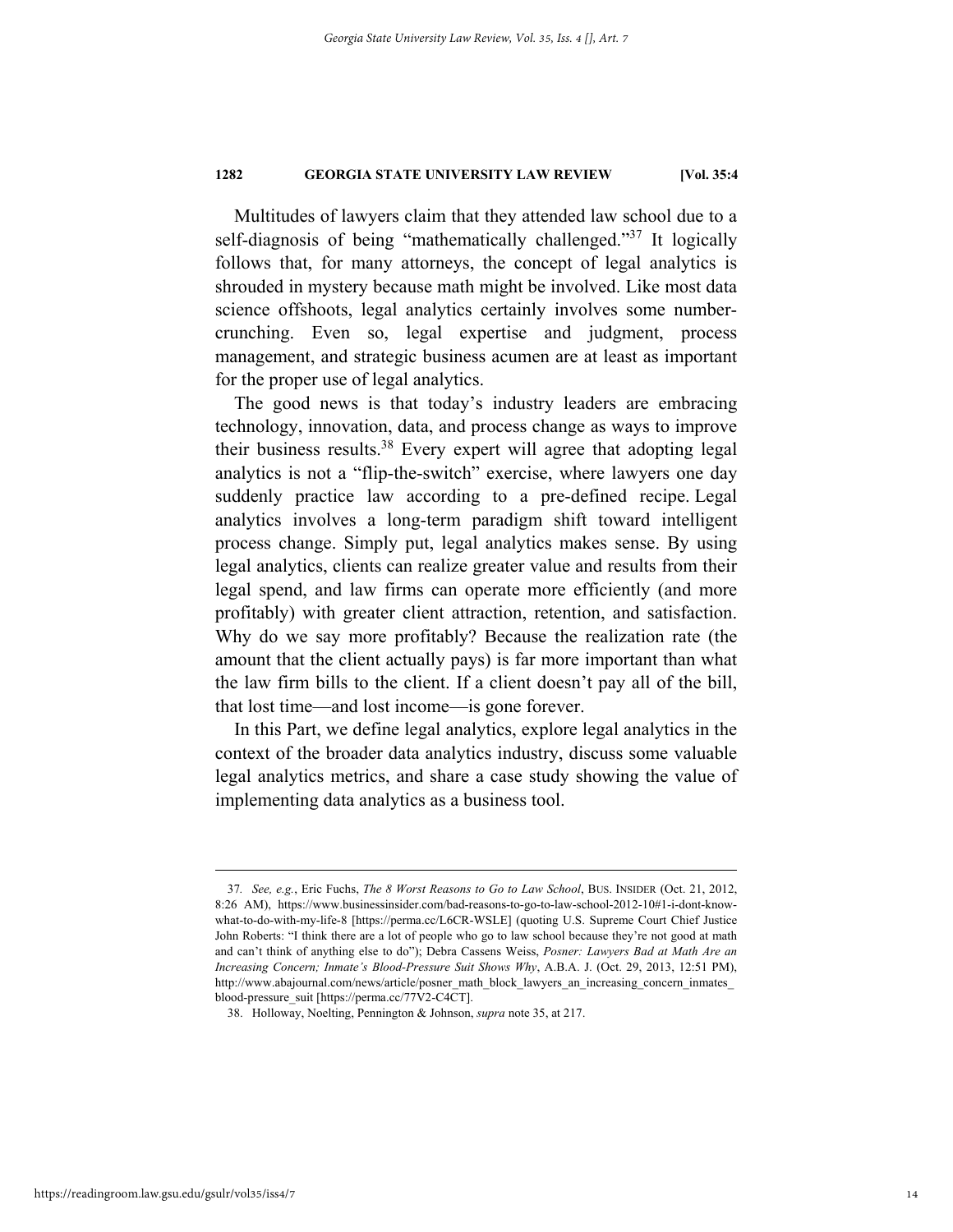## *A. Getting Familiar with Legal Analytics*

The starting point of any meaningful discussion of legal analytics begins with its definition. As a new and rapidly evolving discipline, legal analytics can be defined as the process of using technology to transform raw data associated with any aspect of the legal industry into actionable information and insights used by legal industry participants to develop, analyze, forecast, and/or manage legal risks and opportunity; legal strategy; matter management; legal process management and improvement; and legal department and law firm financial and business operations.39

The raw data fueling legal analytics derive from many sources, including laws and regulations, regulatory filings and other types of public records (e.g., USPTO applications, SEC filings, and land records), judicial records, billing records, law firm and client databases, and legal-industry secondary resources (e.g., surveys and compilations). $40$ 

In many instances, the raw data are useful only to a particular type of audience. For example, the raw data in a patent application for a single semiconductor device can help the patent holder, its business associates, and potential infringers. Most others probably would find the patent application, by itself, to lack widespread usefulness. If, however, the raw data contained in that patent application are standardized, aggregated with other patent-application information, and intelligently structured, $41$  then the patterns and trends can be used to make future decisions.

 <sup>39</sup>*. See* LEGAL DECODER, POWERING THE SECTION 330 LEGAL FEE ANALYSIS: <sup>A</sup> RETROSPECTIVE CASE STUDY 1 (2016), https://static1.squarespace.com/static/586ea31b9f74567913da6257/t/589b3a6d8 93fc0bb3ba431c7/1486568052591/Legal+Decoder+Bankruptcy+Case+Study.pdf

<sup>[</sup>https://perma.cc/8MVC-K7R7].

 <sup>40.</sup> *See, e.g.*, BRIAN C. HOWARD, TOP LAW FIRM REPORT FOR SELECT FEDERAL LITIGATION 2018, at

iii (Mar. 2018), https://www.americanbar.org/content/dam/aba/events/professional\_responsibility/2018 cpr\_meetings/2018conf/materials/session1\_ethics\_issues/session1\_all\_materials.authcheckdam.pdf [https://perma.cc/6USQ-AME5].

 <sup>41.</sup> This process, called "data scrubbing" or "data cleansing," involves modifying or removing data in a database that is incorrect, incomplete, improperly formatted, or duplicated. The goal of data scrubbing is to optimize the statistical accuracy of the data output. *What Is Data Cleansing?*,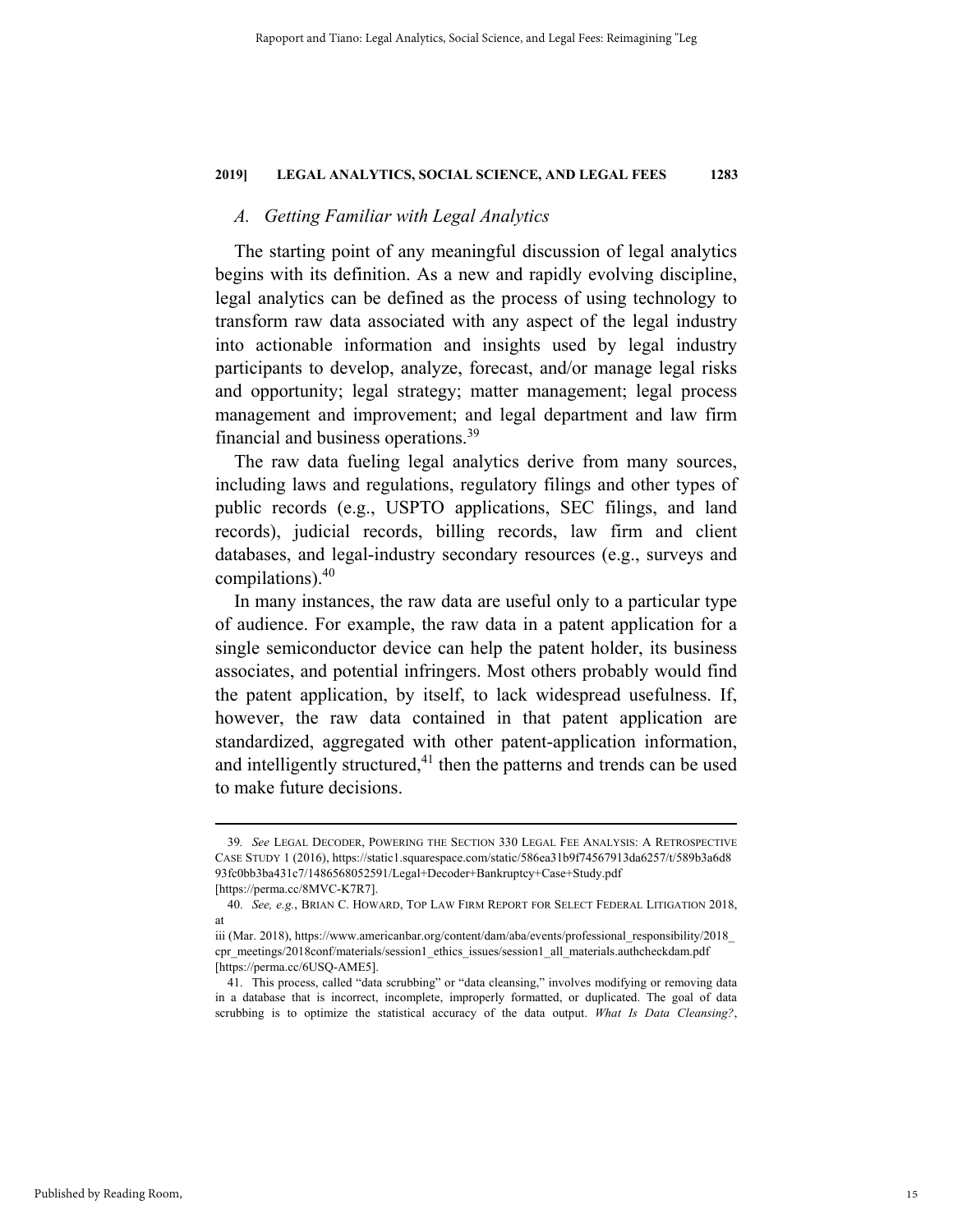Indeed, when raw data are analyzed and transformed into data analytics insights, an end user can uncover important trends, averages, correlations, and patterns. Legal professionals and other decision makers no longer need to rely on guesswork or intuition when evaluating "what happened," "how or why it happened," and "what's likely to happen next."

For legal industry leaders, the practical application of legal analytics provides invaluable information that can improve the value of legal services. For example, current data analytics tools analyze motions and rulings to predict how likely a judge is to grant or deny a specific motion, how long it takes to get to a permanent injunction, and where to initiate litigation across different venue choices. 42 Data analytics tools are helping clients and law firms establish appropriate fee arrangements<sup>43</sup> and pricing benchmarks to forecast task-based costs and avoid pricing misfires and runaway fees.<sup>44</sup> Outside counsel's "win" rates in specific courts and for particular cases are the focus of a legal analytic tool intended to guide attorney engagement decisions.45 A professor from Chicago-Kent School of Law has co-founded a company that offers legal analytic tools to predict legal outcomes for such disparate events as Supreme Court cases and congressional bills.<sup>46</sup> By leveraging one of the largest raw data pools in the legal industry—law-firm billing data—companies are offering law firms and legal departments alike the data analytics tools that analyze mounds of billing data to measure and peer-

WISEGEEK, https://www.wisegeek.com/what-is-data-cleansing.htm [https://perma.cc/TAZ4-F5VX] (last visited Jan. 28, 2019).

<sup>42</sup>*. See Legal Analytics Platform*, LEX MACHINA, https://lexmachina.com/legal-analytics/ [https://perma.cc/LQ5G-HWKM] (last visited Jan. 28, 2019).

<sup>43</sup>*. See, e.g.*, Dwayne J. Hermes, Erica R. LaVarnway & Nancy B. Rapoport, *A Solutions-Oriented Approach: Changing How Insurance Litigation Is Handled by Defense Law Firms*, 2017 J. PROF. LAW. 129, 135.

<sup>44</sup>*. See Legal Billing Data Analysis at Your Fingertips*, LEGAL DECODER, https://www.legaldecoder.com/ [https://perma.cc/WKS8-CJP8] (last visited Jan. 28, 2019).

<sup>45</sup>*. See* PREMONITION, http://www.premonition.com [https://perma.cc/F39K-BK3P] (last visited Feb. 4, 2019).

<sup>46</sup>*. See* LEXPREDICT, https://www.lexpredict.com [https://perma.cc/Q3A9-DHGW] (last visited Feb. 20, 2019). Professor Daniel Katz's company, LexPredict, was recently acquired by Elevate Services, a law company that offers products and legal-processing outsourcing services to the legal industry.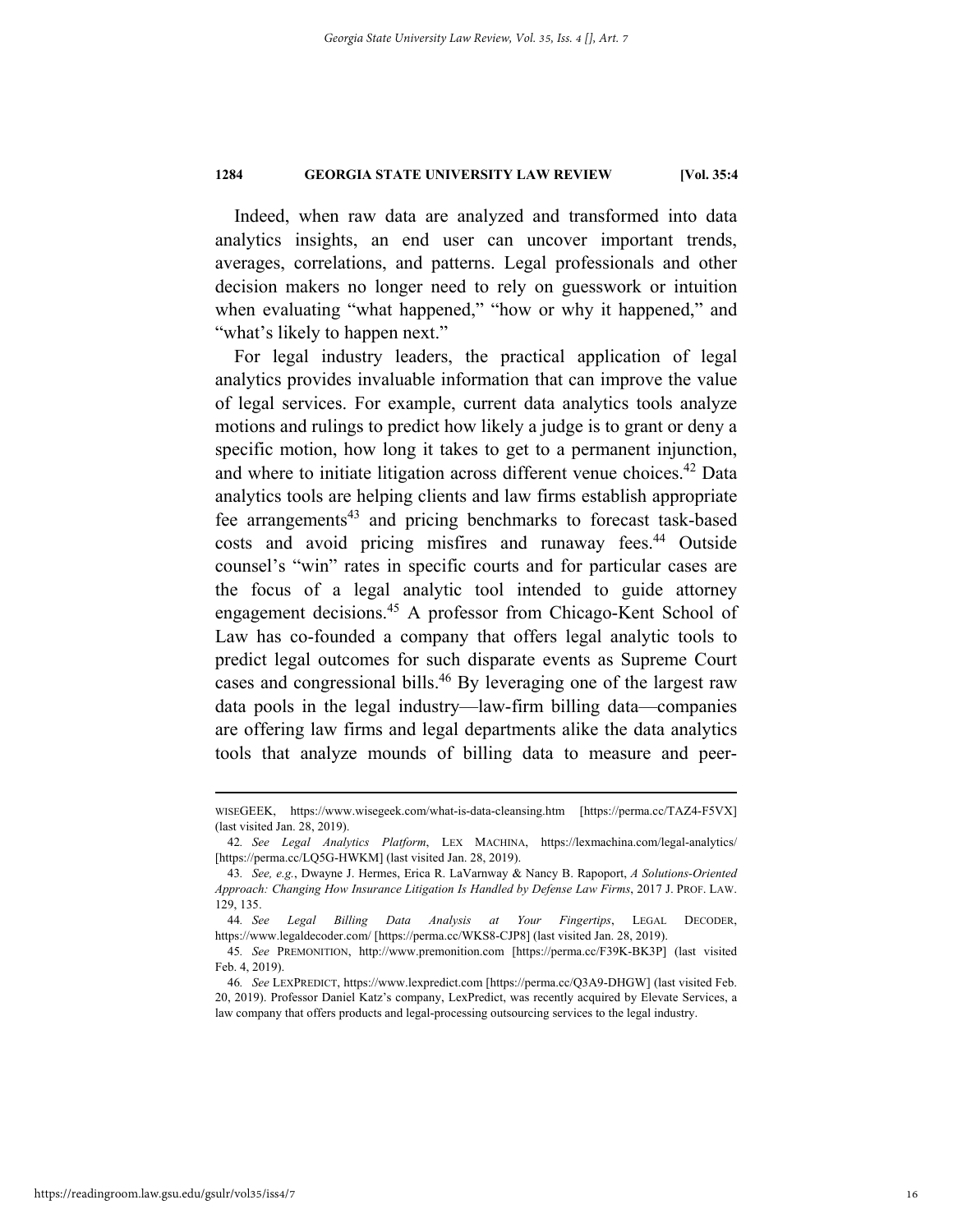benchmark a lawyer's or firm's efficiency level, which is a critical cost driver in all outside-counsel fee arrangements.<sup>47</sup>

The small handful of examples above illustrates that legal analytics is not a one-size-fits-all proposition or solution. As McKinsey & Company noted in its instructive 2016 article on big data analytics, "performance—not pristine data sets, interesting patterns, or killer algorithms—is ultimately the point. Advanced data analytics is a means to an end. It's a discriminating tool to identify, and then implement, a value-driving *answer*."48

For the legal industry, legal analytics can improve business decisions and results, but one only gets to the right answers if one asks the right questions. Without a thoughtful and structured approach to legal analytics, the "garbage in, garbage out" (GIGO) mantra undermines the initiative.<sup>49</sup> Anyone embarking upon a legal analytics initiative should solicit broad input from the management team when identifying key business questions, aligning incentives, fostering cross-disciplinary collaboration across business areas, and insisting that legal analytics insights be used consistently (and periodically re-evaluated for effectiveness). That process becomes a roadmap for success, both for law firms and for their clients.

# *B. Legal Analytics' Place in the Overall Data Analytics Market (Is Anyone Surprised?)*

The global data analytics market is on track to reach \$166 billion in 2018 and projected to grow at a 12% compound annual growth rate to \$275 billion by  $2023.^{50}$  The market is typically segmented by

 <sup>47</sup>*.* See *infra* Section IV, for a case study of Legal Decoder, Inc.'s Pricing Engine pilot program.

<sup>48</sup>*. See* Helen Mayhew et al., *Making Data Analytics Work for You—Instead of the Other Way Around*, MCKINSEY Q., Oct. 2016, https://www.mckinsey.com/business-functions/digital-mckinsey/ourinsights/making-data-analytics-work-for-you-instead-of-the-other-way-around [https://perma.cc/S6J3- M6KQ].

 <sup>49.</sup> *Id.*

 <sup>50.</sup> Market Research Future, *Big Data Analytics Market 2018 Global Size, Share, Growth Opportunities and Industry Forecast by Type, Price, Regions, Key Players, Trends and Demand by 2023*, HERALD KEEPER (Aug. 27, 2018), http://heraldkeeper.com/market/big-data-analytics-market-2018-global-size-share-growth-opportunities-industry-forecast-type-price-regions-key-players-trendsdemands-2023-104850.html [https://perma.cc/PDZ6-HJYQ].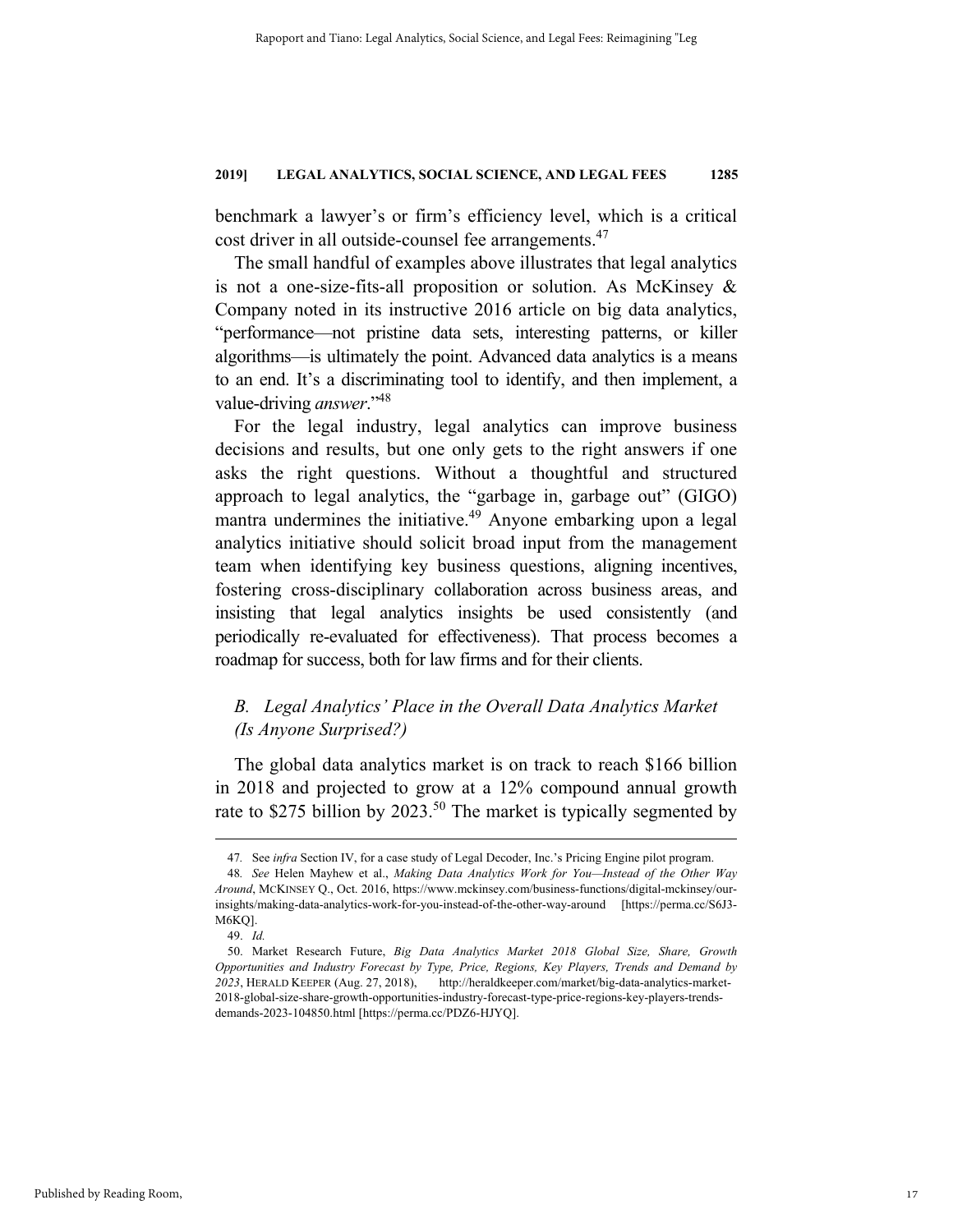end-user characteristics. End users in the manufacturing, banking, government, insurance, transportation, utilities, and telecommunications sectors comprise most of the market, with banking and manufacturing alone accounting for nearly 50% of the market.<sup>51</sup> The issues generating the most demand for data analytics involve security and compliance<sup>52</sup> and customer-experience data that highlight customer engagement, retention, and satisfaction trends. Notably, neither the legal industry nor any tangentially related industry segment has ranked anywhere near the top end users of data analytics, even though the benefits are tangible.

Until recently, legal services have been almost entirely consultative, qualitative, and advisory in nature.<sup>53</sup> Statistics have taken a back seat to experience.<sup>54</sup> Indeed, one of the primary benefits of hiring outside counsel, particularly very seasoned attorneys, has been to leverage outside counsel's depth and breadth of experience, not just their technical legal skills. A client who has hired counsel with thirty or forty years of experience practicing law benefits from a historically guided litigation strategy and time-tested negotiation tactics.<sup>55</sup> Throughout the golden age of the legal industry, experience operated as a surrogate for a portion of what Big Data can offer.<sup>56</sup> If clients adopt legal analytics on a widespread basis, though,

 <sup>51</sup>*. Id.*

 <sup>52.</sup> JOSEPH BLANKENSHIP, THE FORRESTER WAVE: SECURITY ANALYTICS PLATFORMS, Q3 2018, at 9 (2018); JAMES RICHARDSON ET AL., CRITICAL CAPABILITIES FOR ANALYTICS AND BUSINESS INTELLIGENCE PLATFORMS 30 (2018).

 <sup>53.</sup> The ABA Rules of Professional Conduct require an attorney "[t]o maintain the requisite knowledge and skill, a lawyer should keep abreast of changes in the law and its practice, *including the benefits and risks associated with relevant technology*, engage in continuing study and education, and comply with all continuing legal education requirements to which the lawyer is subject." MODEL RULES OF PROF'L CONDUCT r. 1.01 cmt. 8 (AM. BAR ASS'N 2016) (emphasis added). The italicized phrase was recommended by the ABA in 2012 when it approved a change to the Model Rules of Professional Conduct to make clear that lawyers have a duty to be competent in the law and its practice and also in technology integral to the practice of law.

<sup>54</sup>*. But see* Hermes et al., *supra* note 43, at 135.

 <sup>55.</sup> Law firm billing rates place a premium on this type of lawyer's experience.

 <sup>56.</sup> Mark A. Cohen, *The Golden Age of the Legal Entrepreneur—Why Now and Why It Matters*, FORBES (June 1, 2018, 5:57 AM), https://www.forbes.com/sites/markcohen1/2018/06/01/the-goldenage-of-the-legal-entrepreneur-why-now-and-why-it-matters/#4a4b95477803 [https://perma.cc/E5RZ-99MT].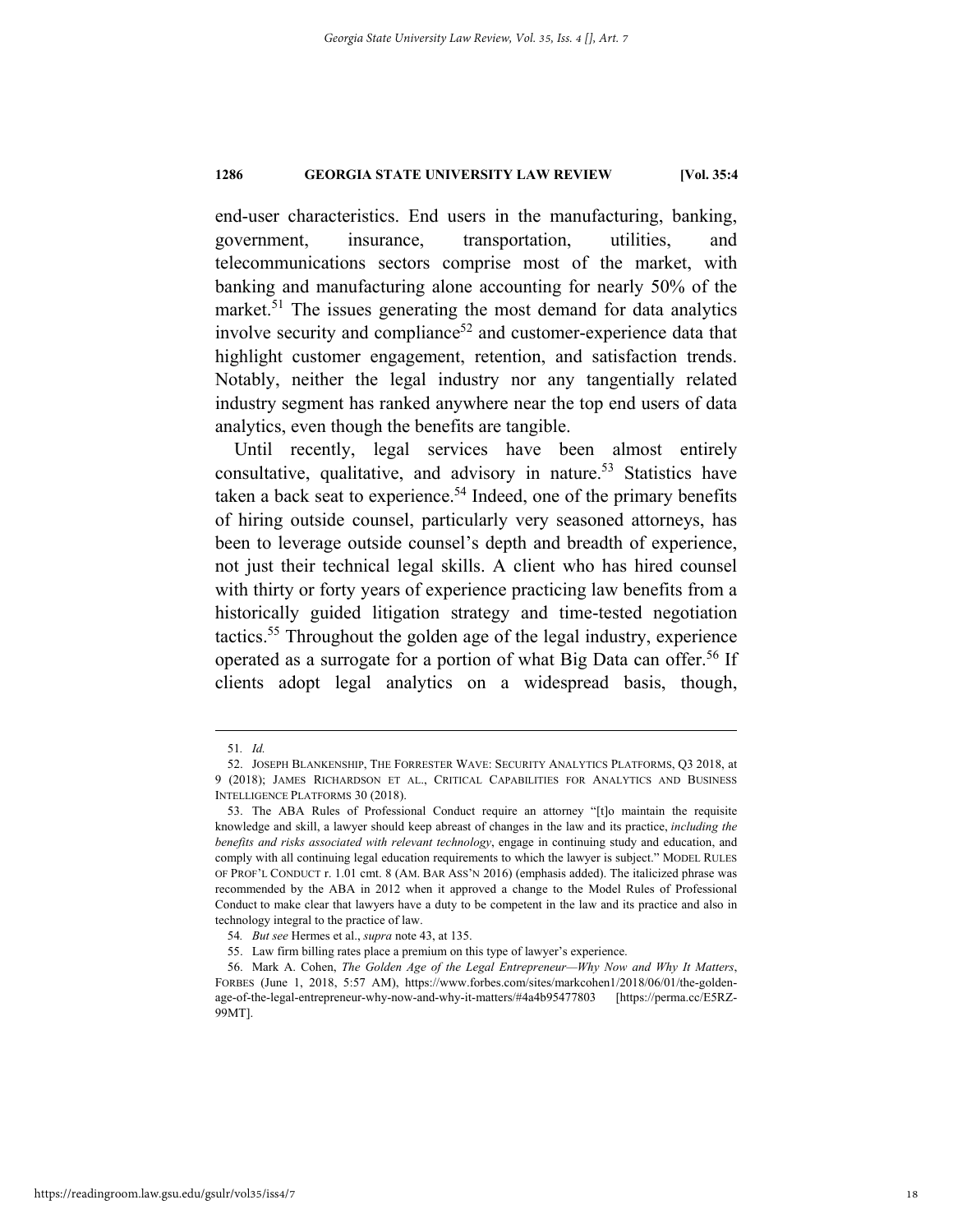experience will no longer be the sole distinguishing factor. Client behavior will drive law firm behavior here.

Without question, the unique character traits<sup>57</sup> of legal professionals have led to the slow adoption rate of legal analytics (or perhaps their outright reluctance to use legal analytics); however, those factors are fading away quickly, and an environment welcoming a new data-driven era is taking shape.

# *1. Today's Legal Industry Leaders See Technology and Legal Analytics as Imperative for Survival*

Change is hard, especially for lawyers who have been doing the same things the same way for the past thirty to forty years. Prior to the Great Recession of 2008, the demand for legal services increased steadily, and competition came only from other firms and attorneys. Consequently, the now-departing generation of legal industry leaders hasn't had much incentive or inclination to change or innovate. Now, we're watching the legal industry getting remade before our eyes. The next generation of legal industry leaders, whether at law firms or in charge of a client's legal department, has now ascended to positions of power and influence.58 They understand current market dynamics much better than their predecessors and realize that lawyers are not going to make the same money if they practice law

 <sup>57.</sup> Some consider these "unique character traits" to be flaws. They include "technophobia," "entrenchment/change aversion," and "being mathematically challenged." *See* Joe Dysart, *Mind Meld: How to Understand Legal Minds to Defeat Tech Fears*, A.B.A. J. (July 2012), http://www.abajournal.com/magazine/article/mind\_meld\_how\_to\_understand\_legal\_minds\_to\_defeat\_te ch fears [https://perma.cc/AHM4-TWPW] (explaining "technophobia" in the legal community); James Goodnow, *A Crisis of Confidence in Law Firms*, ABOVE L. (June 1, 2018, 1:27 PM), https://abovethelaw.com/2018/06/a-crisis-of-confidence-in-law-firms/ [https://perma.cc/AHM4-TWPW] (detailing "lawyers doubting their ability to manage change"). *See generally* Peggy Kubicz Hall, *I've Looked at Fees from Both Sides Now: A Perspective on Market-Valued Pricing for Legal Services*, 39 WM. MITCHELL L. REV. 1 (2012); Robbennolt & Sternlight, *Behavioral Legal Ethics*, *supra* note 26.

 <sup>58.</sup> Julie Triedman, *The Millenials: Meet the New Boss*, AM. LAW., Mar. 2016, http://legalcommentator.com/pdf/american-lawyer-here-come-the-millennials.pdf. At age 34, James Goodnow became the President and Managing Partner of Fennemore Craig, P.C. *See James Goodnow*, FENNEMORE CRAIG, P.C., https://www.fclaw.com/people/attorneys/e-j/goodnow-james [https://perma.cc/9NTH-5GUP] (last visited Feb. 4, 2019).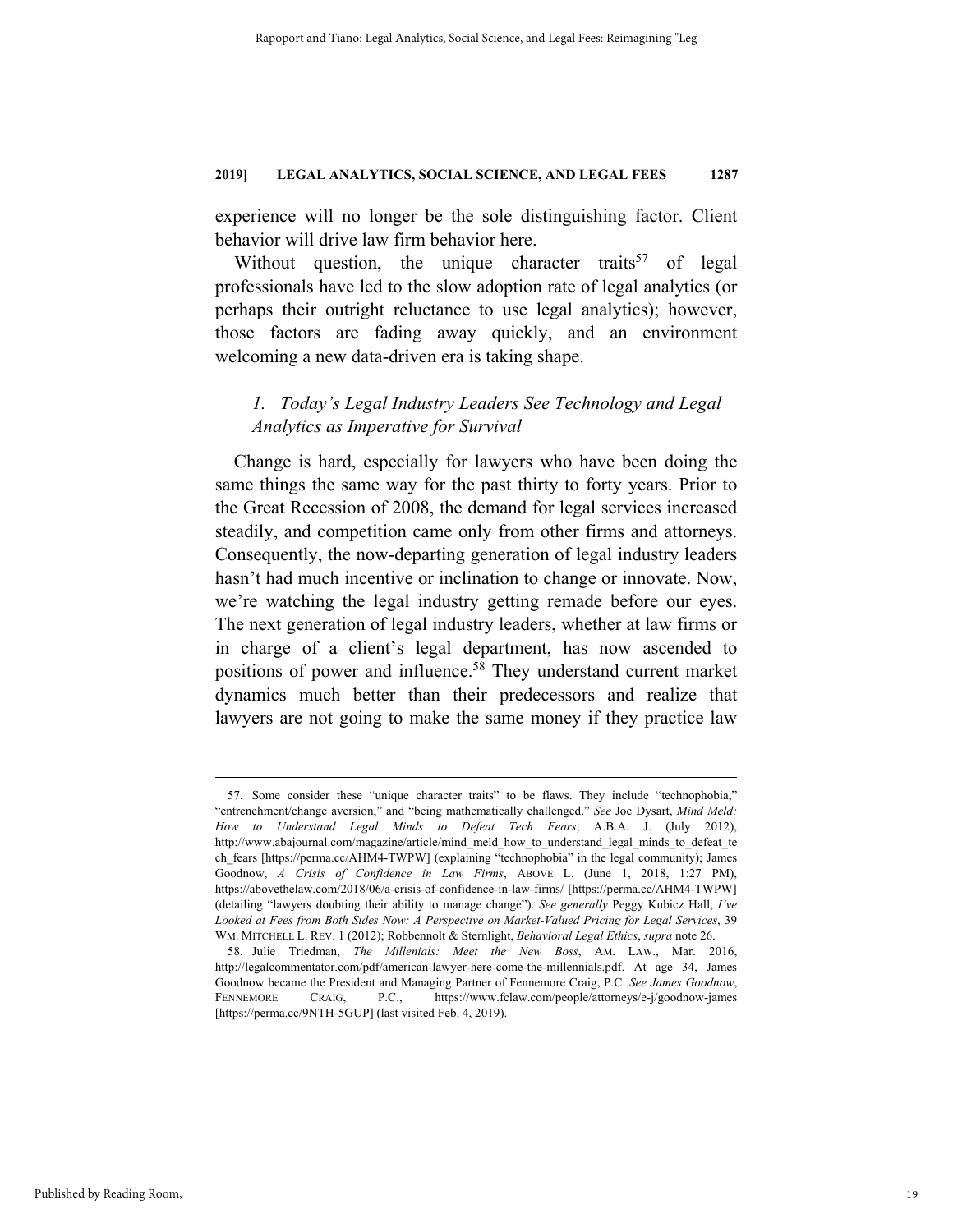the way that it has always been practiced.<sup>59</sup> They are embracing change and innovation. Technology, data analytics, and legal-process management are the norm for those legal industry leaders who, unlike their innovation-phobic predecessors, now demonstrate a readiness for change.

Although legal analytics has largely been touted as a BigLawdriven movement that primarily benefits BigLaw firms and their clients, we suspect that legal analytics can also help those legal professionals practicing in a non-BigLaw context. At smaller law firms, legal analytics initiatives could be implemented expeditiously.<sup>60</sup> Legal professionals practicing in a smaller context may stand to benefit from legal analytics more than their larger counterparts because data insights can operate as a cost-effective surrogate for the experience of throngs of high-priced colleagues. Moreover, data analytics functions as the great equalizer, leveling the playing field for smaller firms that lack their own large data pools but can benefit from the data generated by larger counterparts. Whether at a small or large organization, progressive legal industry leaders are viewing legal analytics as vital to their survival in an increasingly competitive and cost-sensitive market.<sup>61</sup>

 <sup>59</sup>*. See James Goodnow*, *supra* note 58.

<sup>60</sup>*. See, e.g.*, Hermes et al., *supra* note 43, at 135.

 <sup>61.</sup> Mark A. Cohen, *Law Is a Profession and an Industry—It Should Be Regulated That Way*, FORBES (Mar. 29, 2018, 6:39 AM), https://www.forbes.com/sites/markcohen1/2018/03/29/law-is-aprofession-and-an-industry-it-should-be-regulated-that-way/#5438707b6598 [https://perma.cc/6NF9- VBLU]; *see* Elizabeth Olson, *PwC, the Accounting Giant, Will Open a Law Firm in the U.S.*, N.Y. TIMES (Sept. 22, 2017), https://www.nytimes.com/2017/09/22/business/dealbook/pwc-law-firm-ilc.html [https://perma.cc/N57D-4467]; Ben Wheway, *PwC Forms Alliance with US Firm, Furthering Big Four's Ambitions in Law*, AM. LAW. (Sept. 24, 2018, 7:00 AM), https://www.law.com/americanlawyer/2018/09/24/pwc-forms-alliance-with-us-firm-furthering-bigfours-ambitions-in-law/ [https://perma.cc/HE4G-N2PS]. PwC and Deloitte expanded their core accounting and auditing services into a broad range of data-driven business-consulting services and software-development services and product offerings. Each of those firms is a one-stop shop with the ability to leverage client relationships and business intelligence to cross-sell multiple product offerings. Likewise, law firms must sell more than just legal services to keep competitive. Admittedly, law firms can't develop technologies overnight, but they do have the wherewithal to develop strategic relationships with, or acquire technologies or technology companies that appeal to, their broader client base. Technologies that leverage a law firm's data are the most natural, initial fit for a product offering and pose a formidable challenge to any Big Four competitor. The most progressive law firm leaders are following the path charted by the Big Four to develop product offerings, and they no longer feel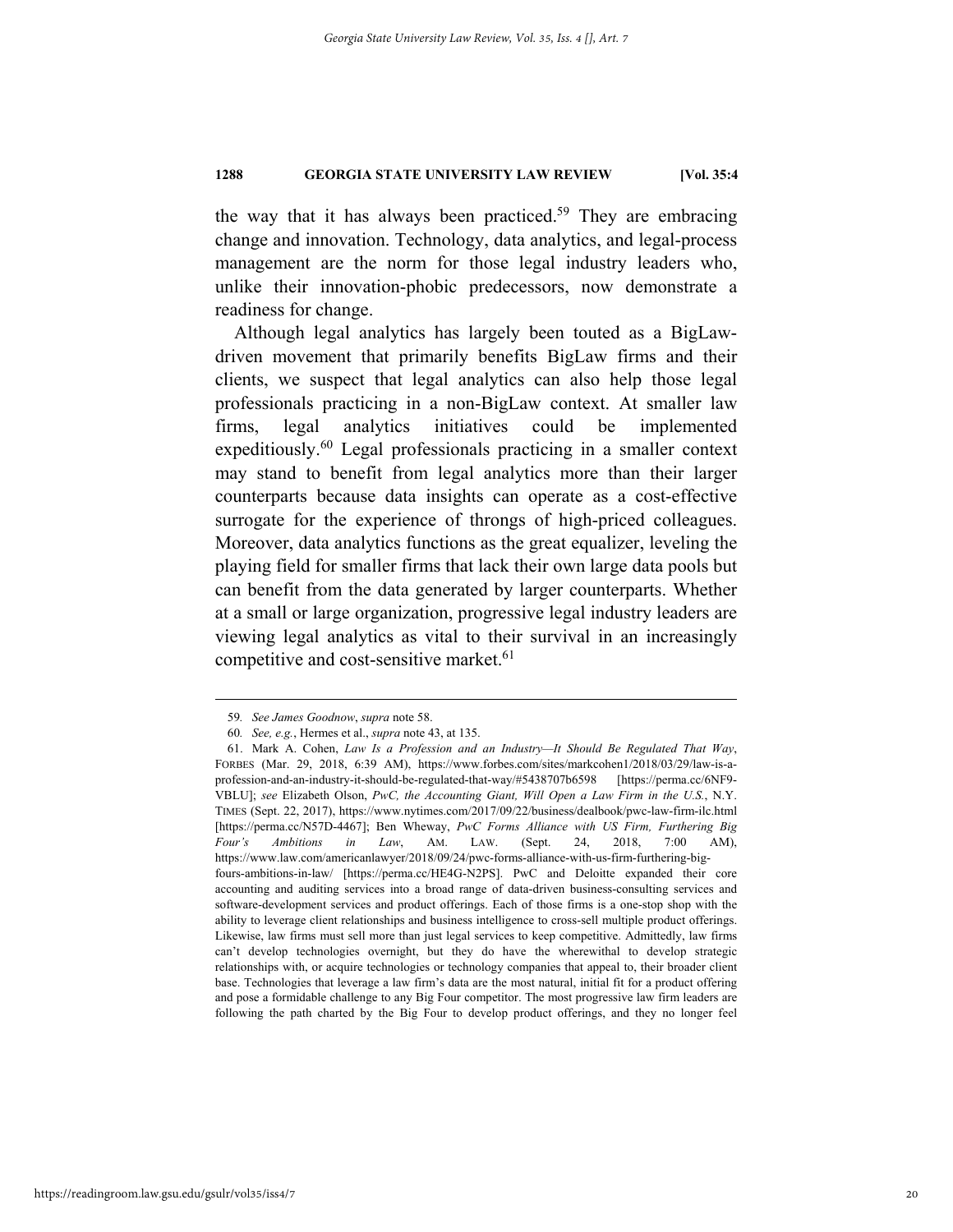# *2. Clients Expect All Attorneys to Embrace Innovation in the Context of their Business*

All attorneys (whether in private practice, in-house, government, or academia) are expected to be technology and data savvy.<sup>62</sup> Clients are starting to expect law firms to leverage data analytics technology, create new service-delivery models, and expand core competencies to include legal analytics. Quite simply, client value is the driving force behind data analytics adoption because that's where the money is. Legal analytics initiatives must meet a client's goals and expectations for legal-service delivery, budget, and outcome. To meet goals and expectations, legal analytics tools must enhance the client's overall business and operational model, growth strategy, culture, resources, and core strengths. The strength of what legal analytics can provide—predictability, accuracy, and consistency of service delivery—may, under many circumstances, matter more than the speed of delivery of those services. Alternatively, the legal department may sacrifice quality for speed—or stress all of those factors and be willing to pay a premium for excellence in all of them.63 At bottom, successful legal analytics efforts start with understanding how to maximize value for clients.

# *3. There Is Plenty of Talent to Assemble a Top-Flight Legal Analytics Team*

Relying on attorneys alone to spearhead a legal analytics initiative is a fool's errand. After all, part of legal analytics involves mathematics.<sup>64</sup> Other legal professionals must be involved in the effort. Historically, the non-attorney employee roster at BigLaw

constrained by driving revenue only from legal services (other than the ethics rules related to law-related services). *See* MODEL RULES OF PROF'L CONDUCT r. 5.4, .7 (AM. BAR ASS'N 2016).

<sup>62</sup>*. See* D. Casey Flaherty, *Unless You Ask: A Guide for Law Departments to Get More from External Relationships*, ASS'N CORP. COUNS. 11 (2016), https://uplevelops.com/wpcontent/uploads/2017/12/Unless-You-Ask-A-Guide-For-Law-Departments-to-Get-More-From-External-Relationships.pdf [https://perma.cc/5ERG-244C]**)**; Weiss, *supra* note 37.

<sup>63</sup>*. See* E-mail from Randy Gordon, *supra* note 12.

<sup>64</sup>*. See* Weiss, *supra* note 37.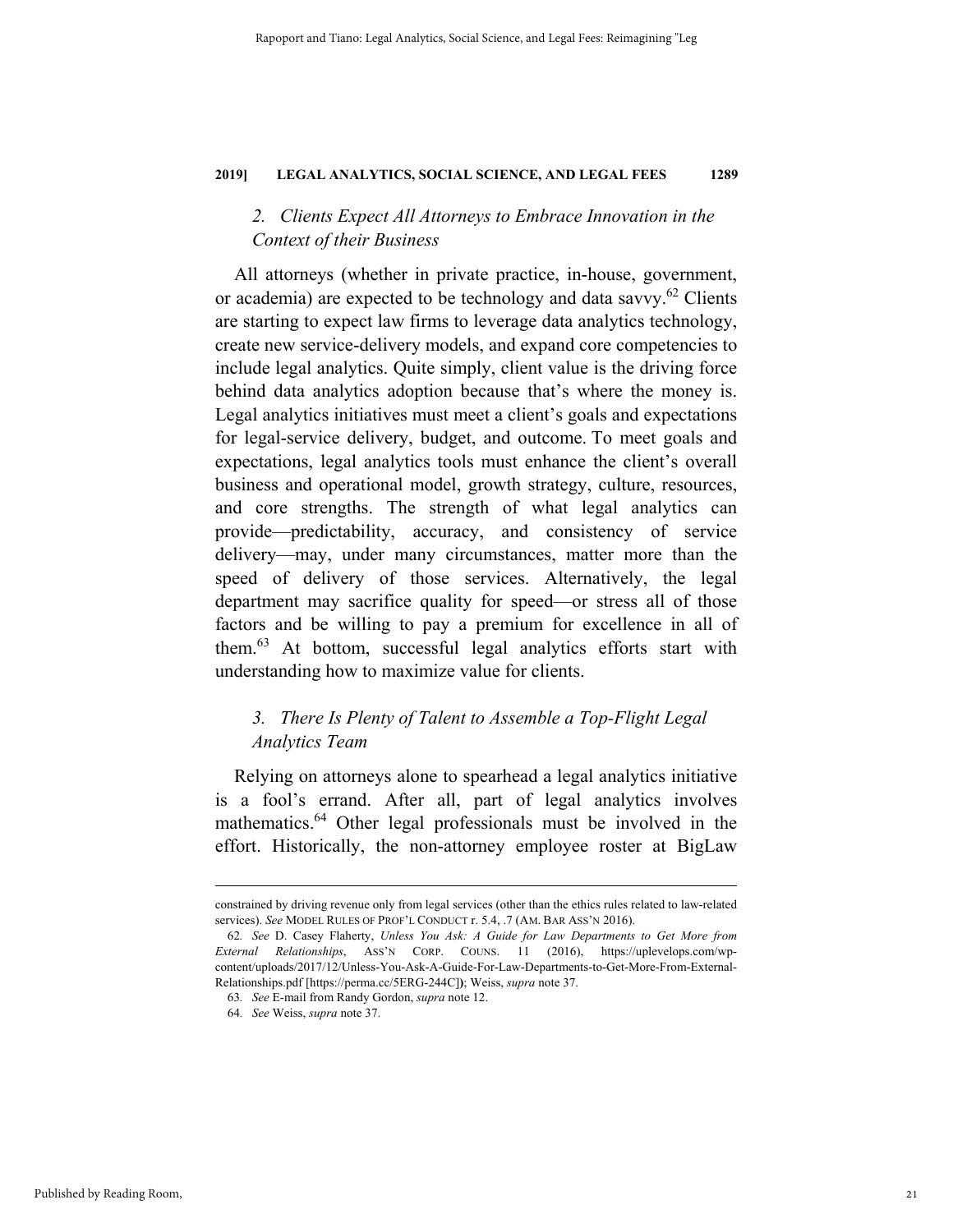firms and legal departments has consisted of executive assistants, paralegals, librarians, and support staff, most of whom (though broadly skilled) have become pigeonholed into administrative roles in a traditional organizational structure. In the past eight to ten years, however, larger legal departments and law firms have been hiring a new breed of industry experts to oversee legal-industry-specific business operations,  $65$  such as legal analytics, technology sourcing, legal-process management, pricing, client-outside counsel relations, and financial performance.

On the client side, these Legal Department Operations (LegalOps) experts are tasked with creating greater predictability and standardization in the legal department. On the law firm side, experts with titles like Chief Practice Management Officer, Chief Project Management Officer, or Chief Pricing Officer are helping law firms identify where waste, friction, and redundancy hinder efficient workflow processes.<sup>66</sup> These experts are immensely effective in building legal analytics initiatives and can translate legal analytics principles into a construct that lawyers can understand and embrace.

# *4. Legal Technology Has Arrived in Force*

"LegalTech" innovators (e.g., LegalZoom, Fastcase, RocketLawyer, etc.) have revolutionized how legal services are undertaken, delivered, priced, and evaluated. Anyone involved in the legal industry can attest that technology is heavily influencing the practice of law today. The tidal wave of innovation keeps gaining momentum. The emergence of legal analytics is transforming the next generation of legal services into an era marked by mass customization for certain types of practices and a mix of quantitative

 <sup>65</sup>*. See* LEGAL MKTG. ASS'N & BLOOMBERG LAW, WHERE ARE WE NOW? REVEALING THE LATEST TRENDS IN LEGAL MARKETING AND BUSINESS DEVELOPMENT 14 (Apr. 2018).

<sup>66</sup>*. See* Amanda Brady & Amy Mallow, *A Chat with Perkins Practice Management Chief Toby Brown*, LAW360 (May 17, 2018, 4:12 PM), https://www.law360.com/articles/1044848/a-chat-withperkins-practice-management-chief-toby-brown [https://perma.cc/25Q2-AZZ3]; *see also* Aebra Coe, *The Rise of Pricing Professionals in BigLaw*, LAW360 (Jan. 8, 2018, 5:11 PM), https://www.law360.com/articles/999187/the-rise-of-pricing-professionals-in-biglaw [https://perma.cc/JKJ7-BV5U].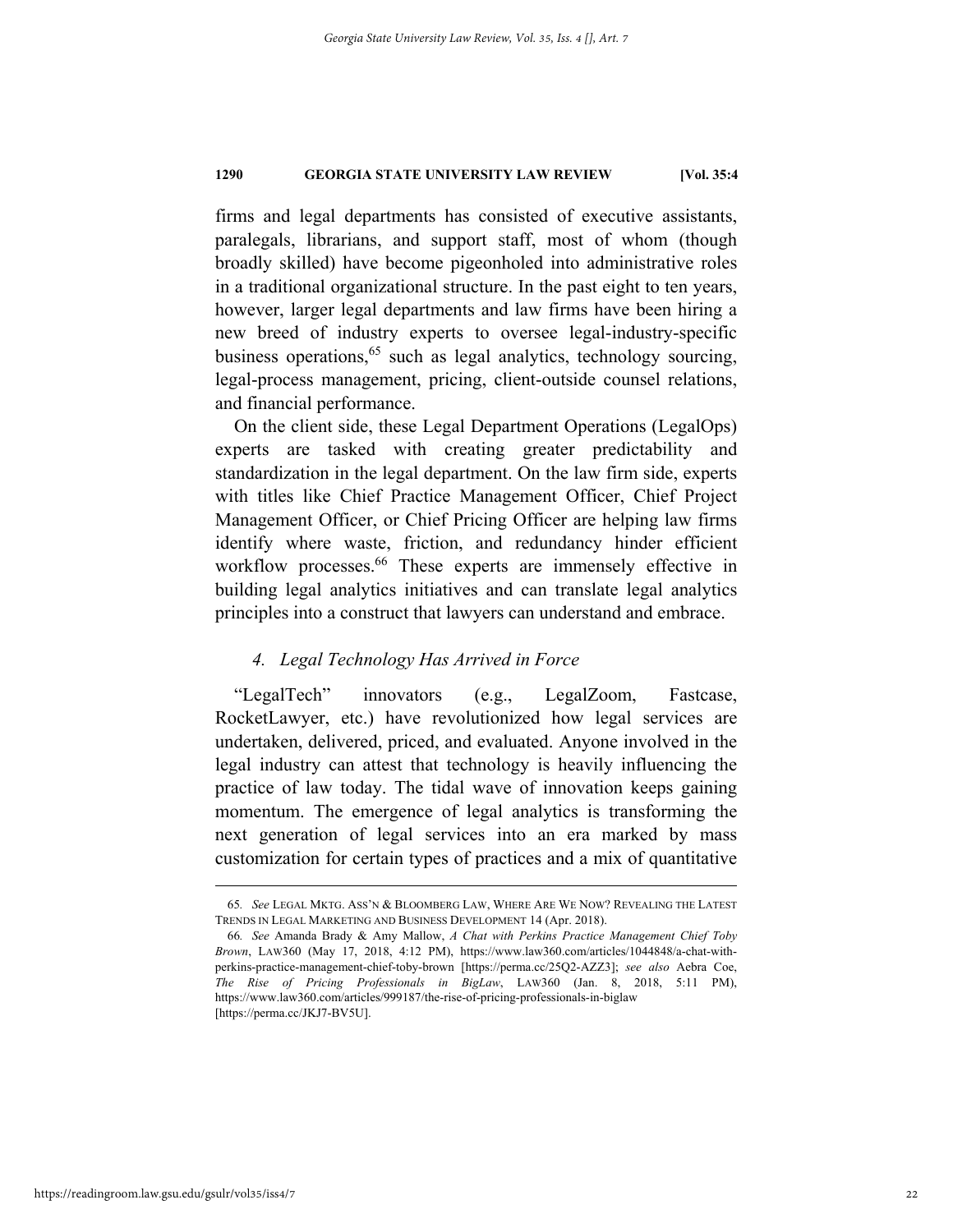(billable hours) and qualitative (value of those services) for other types of practices. Even though the legal industry has failed to keep pace when it comes to leveraging data analytics, the technological stage is surely set for legal professionals to play catch-up.

*C. Legal Analytics Make Pricing and Economically Evaluating Legal Services Easier*

> *"Big data is like teenage sex: everyone talks about it, nobody really knows how to do it, everyone thinks everyone else is doing it, so everyone claims they are doing it."*

# **Dan Ariely**

For a few years now, Professor Ariely's quote has been making the rounds.67 Elements of it still hold a great deal of truth, and we can update the 2013 teenager metaphor to a 2018 twenty-something metaphor: A few are doing Big Data fairly well now. Many are trying it with mixed outcomes. Some want to try it but haven**'**t determined how and where to start.

Because legal analytics is not a one-size-fits-all solution, it**'**s not surprising that many legal professionals often are overwhelmed by the possibilities. Not every lawsuit turns on how likely a judge is to grant or deny a specific motion; not every organization wants to evaluate litigation venue choices; and not every legal professional needs to predict legal outcomes for U.S. Supreme Court cases.

Almost universally, however, people care deeply about the cost of legal services and whether they are getting optimal value for each dollar spent on those services. Legal billing systems and law-firm invoices contain an ocean of rich data which, when intelligently transformed into legal analytics, can affect the cost and efficiency of legal services. Legal analytics tools empower users to analyze legal spend and efficiency levels. For the legal professional who is new to

 67*. See* Dan Ariely (@danariely), TWITTER (Jan. 6, 2013, 8:02 AM), https://twitter.com/danariely/status/287952257926971392?lang=en [https://perma.cc/3CYS-HB7A].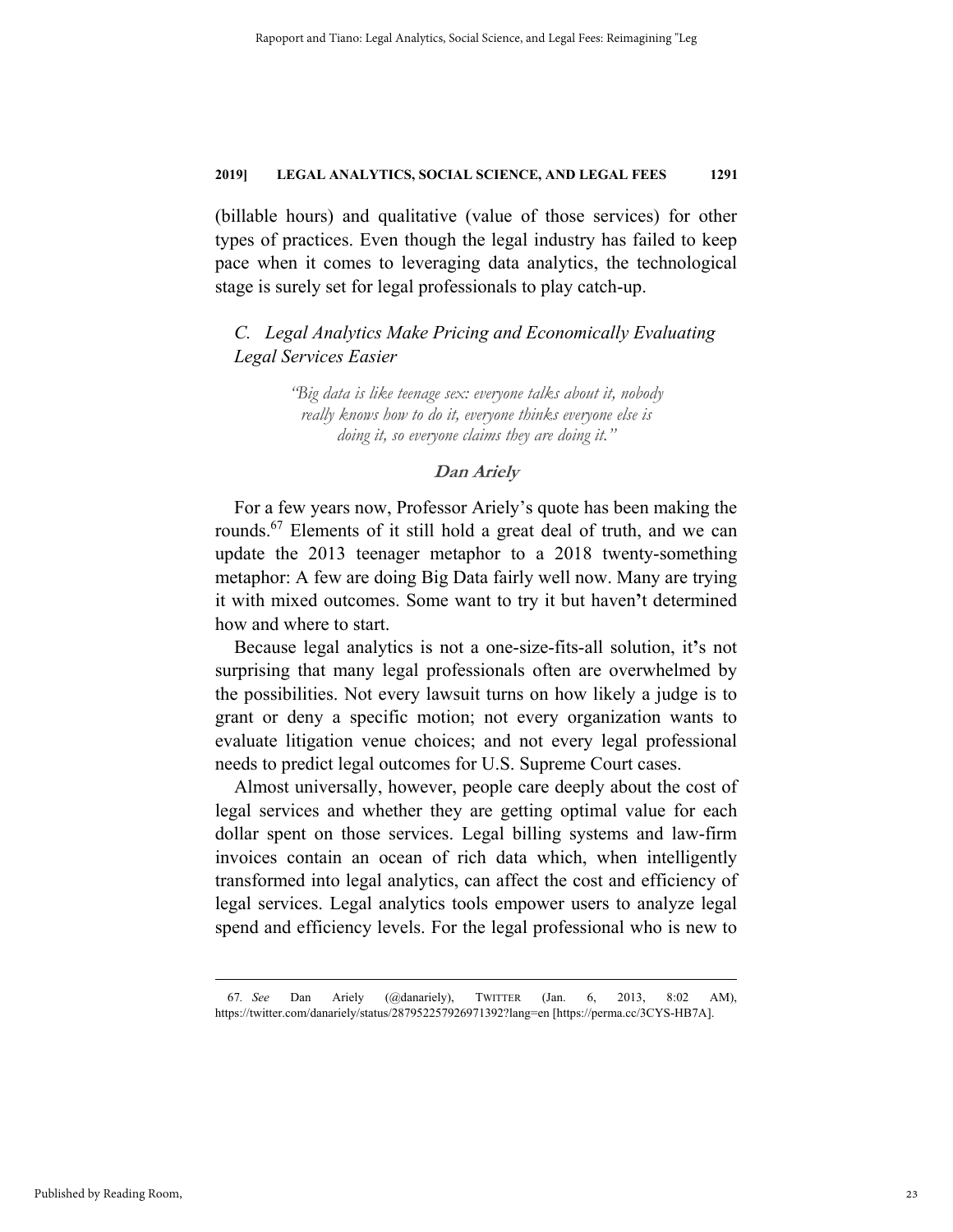legal analytics, analyzing legal spend is the natural starting point. In this regard, the metrics make a difference.

# *1. Staffing Efficiency*

To ensure the greatest value in hourly billing arrangements, one would begin by optimizing the staffing mix of legal professionals. The most competent, lowest-cost legal professional should handle skill-set-appropriate tasks in the right amount of time. With legal analytics tools, each task in a line-item entry that has been handled by outside counsel's team now can be reviewed for skill-set appropriateness. The review of individual line items in a bill, which used to take hours and days (and thus was rarely done thoroughly), can now take seconds. Because enough tasks handled by outside counsel recur with sufficient frequency on an industry-wide basis, legal analytics can provide benchmarks for costs, time, and skill sets required for individual tasks. Therefore, low-risk, low-value work can be easily identified by data analytics tools that surface metrics around time input, seniority levels, tasks, and pricing. Once key metrics are identified, future legal work can be re-deployed in a costeffective manner. As a clear example, benchmarks can tell a client and the client's law firm—when legal research is routine enough to be done by a junior associate and when it is tricky enough, or novel enough, for a partner to do a better and more efficient research job.

The practical upshot of evaluating and monitoring staffing efficiency may be as simple as leaving legal work with the same outside law firm with a simple re-shuffling of staffing resources. Sometimes, it may mean re-diverting some tasks to lower cost, alternative service providers, like legal-process outsourcing companies or discovery robots. Either way, forward-thinking legal professionals are now empowered with solutions that help them easily understand, drive, and capitalize on optimal staffing efficiency.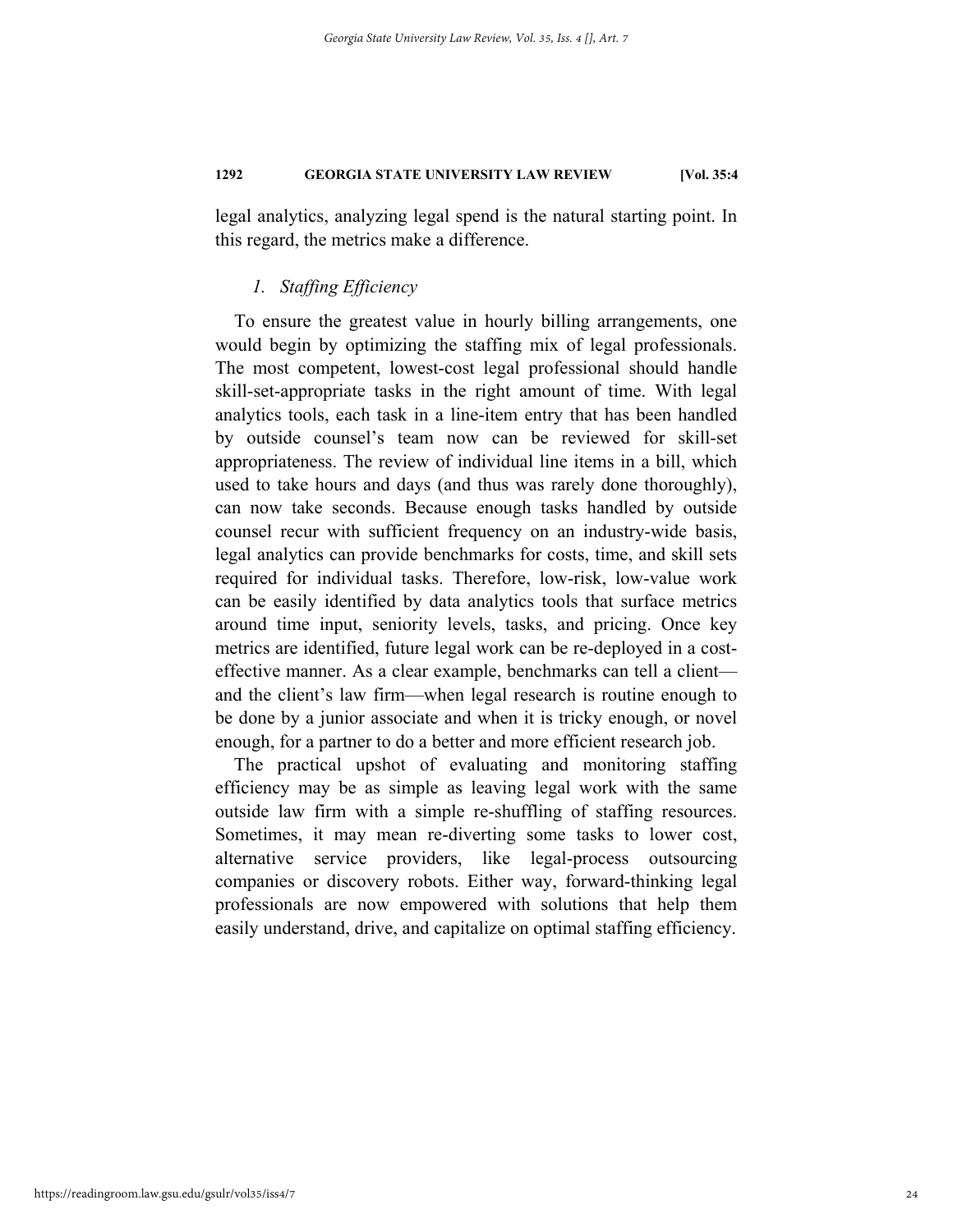# *2. Workflow Efficiency*

Workflow efficiency measures and seeks to eliminate waste, friction, and redundancy in the delivery of legal services. Legal professionals, much like their production and operationalmanagement peers, are now encouraged to optimize the process of working on an engagement for a client by paying attention to the way that the work flows from person to person. Thinking seriously about the work flow, setting standards for who does which tasks, continually evaluating the process, and identifying opportunities for improvement all make for a better product for the client. Intelligently designed legal analytics tools can facilitate this effort. For instance, a well-built legal analytics tool will pinpoint when multiple legal professionals participate on or attend a single phone call, meeting, or closing; identify the frequency with which various types of tasks recur; and analyze whether their recurrence is delivering true client value.

# *3. Billing Hygiene*

As long as hourly billing persists in the legal industry, good billing hygiene is essential when it comes to understanding what tasks were handled during each billable hour. Far too often, invoices for legal services rendered contain line-item entries that run the gamut from being vague and cryptic (e.g., "review file," "attention to tax issue," "consider negotiation strategy," and the like) to being so overdescriptive that the line-item entry doesn't provide easily discernable value. Good billing hygiene means recording clear, concise, informative narrative entries linked to the time to complete an individual task. Neither law firms nor clients benefit from bad billing hygiene. The time entry "Attention to file—2.1 hours" is unhelpful today and even less helpful tomorrow when trying to price legal services with certainty.<sup>68</sup> One cannot manage toward pricing

 <sup>68.</sup> As one of us has said before (and as we both have thought, repeatedly), "attention to file" has never told a single client what the biller actually did. Nancy B. Rapoport, *"Nudging" Better Lawyer*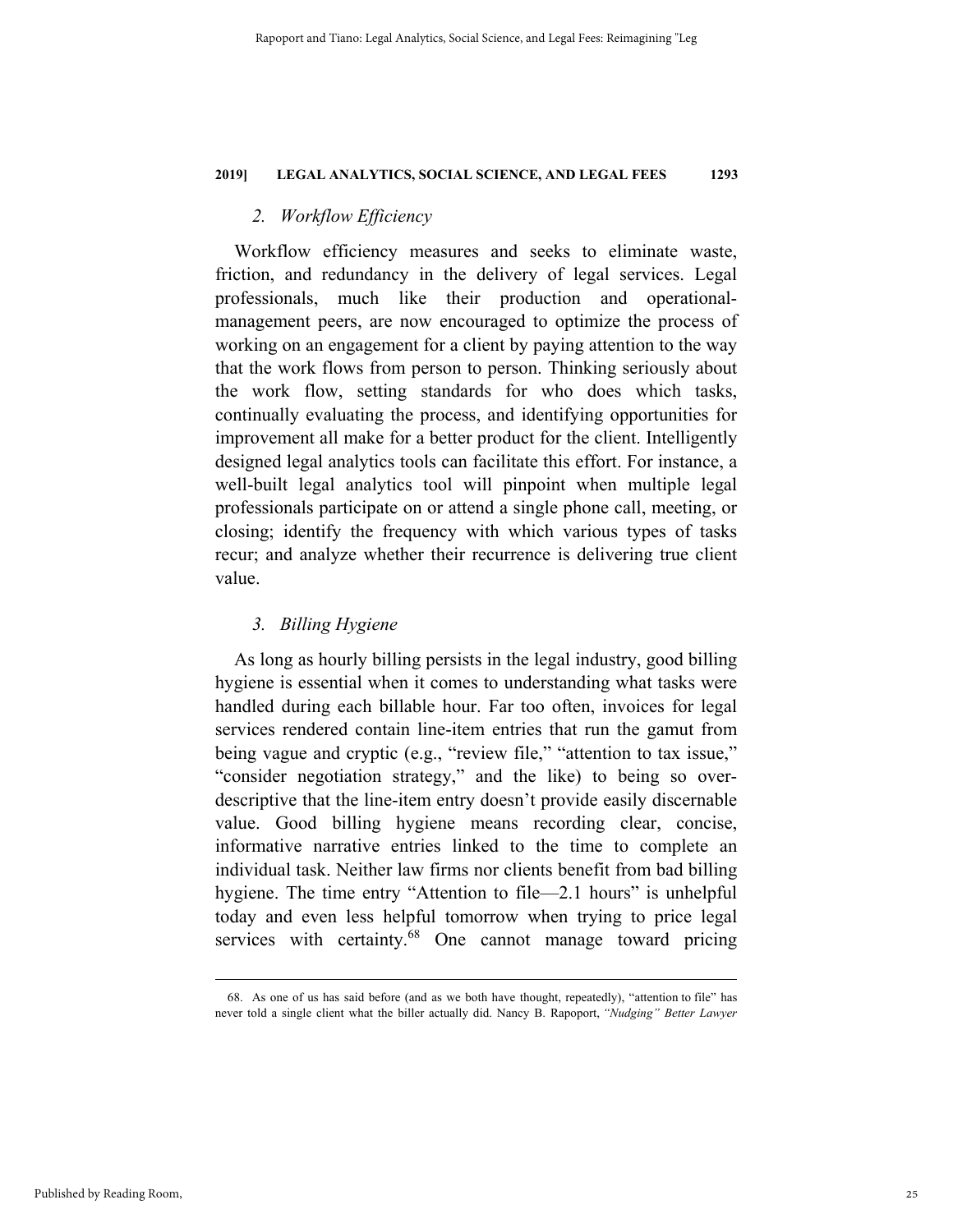certainty without a way to measure the likely tasks that would go into a pricing model. Legal invoice data riddled with bad billing hygiene is inherently unmeasurable. But legal analytics tools can highlight where bad billing hygiene has occurred to help attorneys reflect upon the efficiency of their legal work, change their bad habits, and help with the predictability necessary to budget properly for legal services.

# *4. Pricing*

1

One of the legal industry's biggest challenges is pricing uncertainty.<sup>69</sup> Every year, \$60 billion is up for grabs between clients and their law firms.70 Neither clients nor law firms created this pricing uncertainty. Instead, the uncertainty has been precipitated by disruptive third-party forces that have been pushing the legal industry toward good budgeting as a way to better serve clients.<sup>71</sup> For an industry that uses a "time x hourly rate  $=$  price" equation as its core pricing model, it is no wonder that pricing poses a challenge.

In recent industry surveys, pricing predictability and outcome predictability were highlighted as two critical value drivers for litigation counsel who believe that there remains substantial room for

*Behavior: Using Default Rules and Incentives to Change Behavior in Law Firms*, 4 ST. MARY'S J. LEGAL MAL. & ETHICS 42, 86 (2014).

 <sup>69.</sup> Pricing (in)accuracy has a myriad of knock-on effects that affect business operations and performance. Does the price estimate fall within industry norms and reflect a realistic budget? Will the client balk at the quoted price? Will other corporate strategic initiatives have to be postponed if there are cost overruns? Is the firm's target realization rate attainable?

 <sup>70.</sup> This number results from extrapolating the recently published average net realization rate (83.0%) across the entire industry, both BigLaw and the remaining 70–80% of the industry. Assuming a 17.0% unrealized number, \$60 billion is the delta between the dollar value of the hours recorded in law firm billing systems and dollars actually paid by clients after write-downs, write-offs and uncollected dollars. *See generally* CTR. FOR THE STUDY OF THE LEGAL PROFESSION AT THE GEORGETOWN UNIV. LAW CTR. ET AL., 2018 REPORT ON THE STATE OF THE LEGAL MARKET (2018), http://www.legalexecutiveinstitute.com/wp-content/uploads/2018/01/2018-Report-on-the-State-of-the-Legal-Market.pdf [https://perma.cc/8A29-6QFL].

 <sup>71.</sup> Innovative technologies and data analytics tools have made aspects of practicing law more efficient over the past decade, significantly reducing the time it takes to analyze an issue or handle a discrete, routine task. Alternative service providers have entered the market, shaking up the hourly-rate side of the economic equation by offering competent, lower cost professionals and processes capable of handling high-volume legal work at a steep discount to major law firms. Amidst these innovations, law schools have been graduating law students at a pace that has created a supply/demand mismatch for legal services.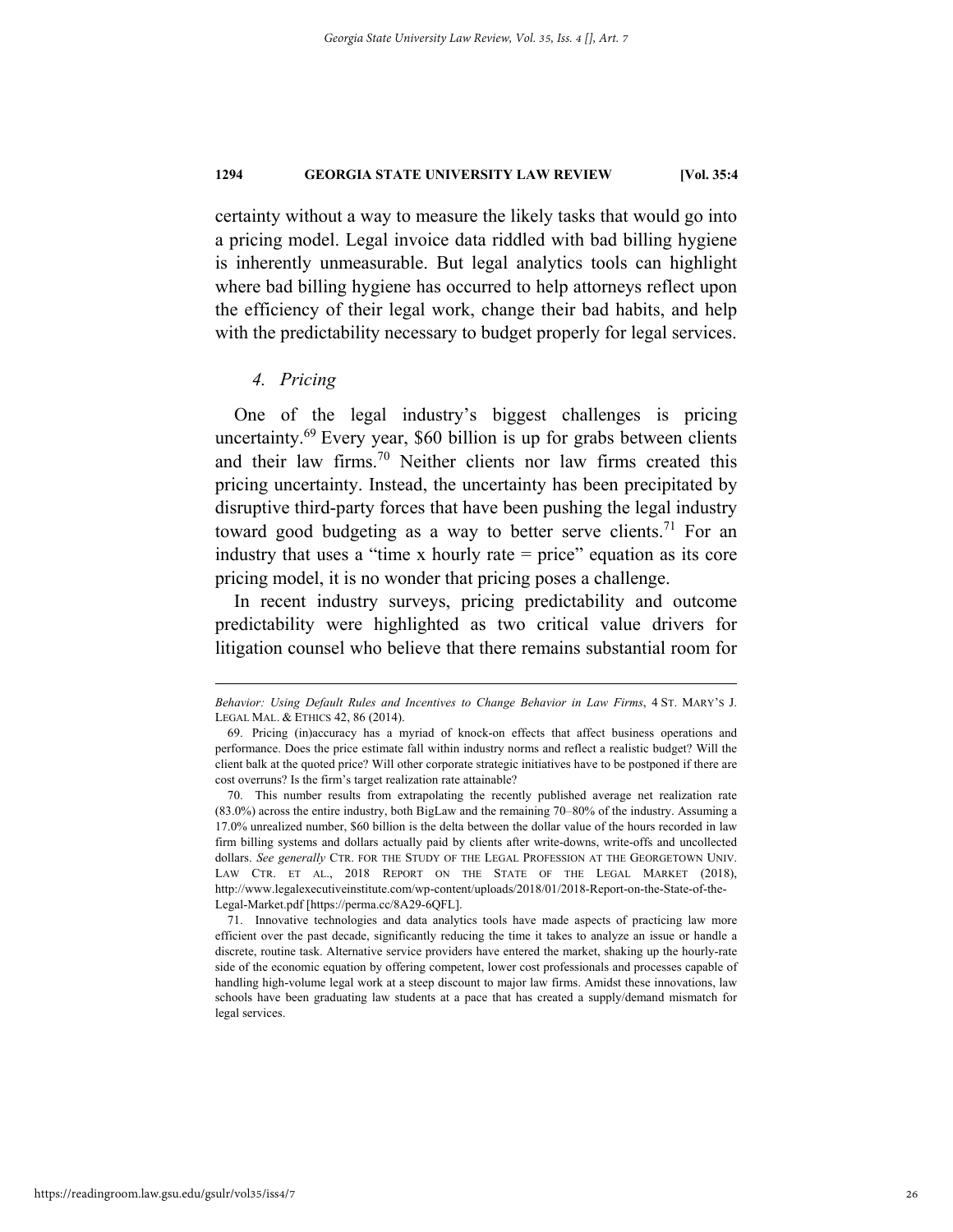improvement on both counts.<sup>72</sup> Appropriate fee arrangements (AFAs), particularly fixed fees, and blended rates have been the most commonly used tactics, with mixed results.<sup>73</sup> Most AFAs are zerosum-game propositions and aren't the long-term answer for an industry with competing economic pressures. Survey respondents indicated that *none* of their hundreds of law firms have proposed creative AFA structures despite clients' yearnings for more

 In recent years, private industry has imposed major cost controls on outside counsel. Budgets, discounts, and other cost saving measures are required under many retention agreements. But in bankruptcy, budgets are rare and charging anything other than the full hourly fee often is considered unfair by the bankruptcy bar.

. . . .

 Moving to a slightly more controversial change: budgets should be submitted in cases meeting the \$50 million threshold for both the debtor's attorney and the official committee's legal fees. While the budgets would not be binding and could be changed simply by submitting revisions, they would provide a benchmark and cause the applicant to explain any significant deviations from the budget targets.

 In most cases outside of bankruptcy, clients obtain a budget as part of the engagement process. With this Guideline change, budgets would become the norm in bankruptcy and they would be available for all parties to see. We understand that unanticipated litigation may lead to significant deviations, but we hope that budgets will bring greater discipline to the fee application process, help maintain the burden of proof with the applicant, and ensure greater client control and accountability.

73. *See* Robin Snasdell, *Maturing to Take on New Challenges*, BLICKSTEIN GRP., *supra* note 72, at 6.

 <sup>72</sup>*. See* BLICKSTEIN GRP., FINDINGS FROM THE 10TH ANNUAL LAW DEPARTMENT OPERATIONS SURVEY 4 (2017), http://blicksteingroup.com/wp-content/uploads/2017/11/LDO-Survey-Supplement-2017.pdf [https://perma.cc/8TQH-T89E]; *see also* ASS'N OF CORP. COUNSEL, ACC CHIEF LEGAL OFFICERS 2017 SURVEY 4–6 (2017), https://www.acc.com/vl/public/Surveys/loader.cfm?csModule=security/getfile&pageid=1449472&page =/legalresources/resource.cfm&qstring=show=1449472&title=ACC%20Chief%20Legal%20Officers%2 02017%20Survey%20%20Executive%20Summary&recorded=1 [https://perma.cc/S74Z-6QLK] (explaining that compliance and regulatory changes will lead to chief legal officers "'focusing on decreasing cost and creating value'" and providing statistics suggesting that law departments are increasingly spending more of their budgets on litigation). The Executive Office of the United States Trustee has produced guidelines regarding the use of budgets in large Chapter 11 cases. Appendix B— Guidelines for Reviewing Applications for Compensation and Reimbursement of Expenses Filed Under United States Code by Attorneys in Larger Chapter 11 Cases, 78 Fed. Reg. 36,248, 36,249 (June 17, 2013). The Director of the Office of the United States Trustee explained the reason for requesting budgets in large Chapter 11 cases:

Clifford J. White, III, Dir., Exec. Office for U.S. Tr., Notes for Remarks before the National Bankruptcy Conference (Nov. 10, 2011), at 4–6, *available at* https://www.justice.gov/sites/default/files/ust/legacy/2011/11/30/NBC\_Annual\_Meeting\_111011.pdf [https://perma.cc/MZ9U-X6ZP].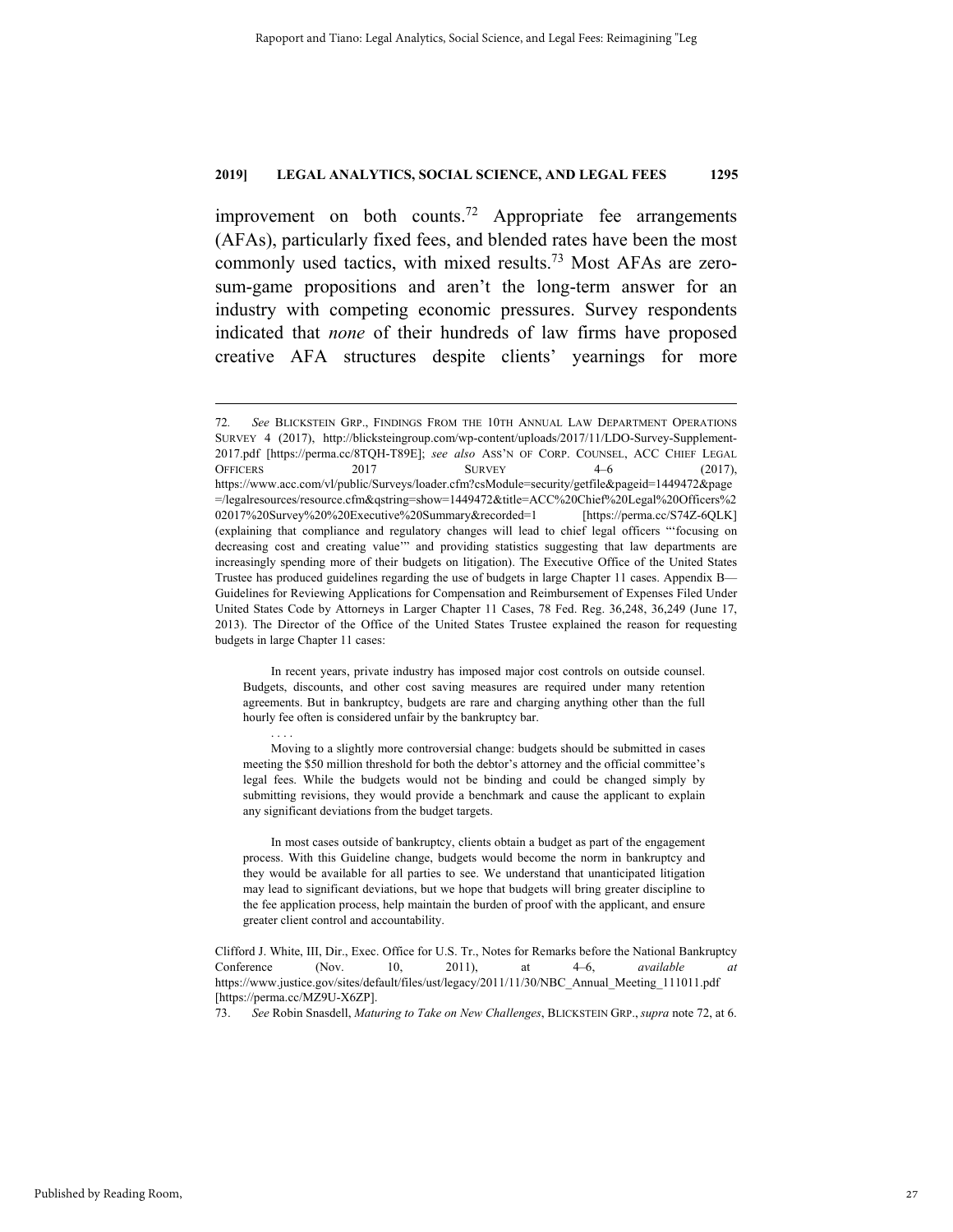thoughtful pricing arrangements.<sup>74</sup> Forward-thinking legal industry leaders demand a systematic edge to price legal services accurately. Now, legal analytics tools can analyze billing data in a manner that allows for creative, reliable, and predictable pricing. These tools analyze, on a line-item-by-line-item basis, "who" (legal-professional credentials) did "what" (work elements identified in narrative) and "how long" it took. The data analytics tools then categorize that data in a manner that shows industry-specific pricing trends. Pricing legal services should be a data-driven strategic analysis, not a gut hunch. Why do we suggest that data-driven pricing works? Because one of us ran an experiment that led us to that conclusion.

# *D. Legal Decoder Inc.'s Pricing Pilot Program*

In late 2017, ten law firms and commercial clients partnered with Legal Decoder to use its LSA Pricing Engine legal analytics tool (the "Pricing Engine") to overcome pricing challenges.<sup>75</sup> The practical goal of the pilot program was to transform raw data into structured, actionable information for pricing and benchmarking.<sup>76</sup> In the pilot program, the Pricing Engine processed hundreds of thousands of line items from a vast array of legal matters.<sup>77</sup> The Pricing Engine analyzed billing data using its "bottom-up" approach, which pinpoints what a legal professional is doing from a narrative billing

 <sup>74</sup>*. See id.*

 <sup>75.</sup> Jason Chi & Joe Tiano, *Pricing Legal Services Accurately with Data Analytics Technology*, HIGH PERFORMANCE COUNS., https://highperformancecounsel.com/whitepaper\_legaldecoder\_pricinglegal-svcs/ [https://perma.cc/6D6W-2DFN] (last visited Feb. 4, 2019). Legal Decoder's Pricing Pilot Program was a commercial (as opposed to nonprofit/academic) endeavor that sought to explore and satisfy the legal analytics needs of larger players in the legal industry. The greatest need articulated by Pilot-Program participants was to categorize and standardize line-item billing data into a format that allowed for an apple-to-apples comparison of task billing and attorney efficiency. Some pilot participants tested Legal Decoder's output against their own manual processes and against other comparable technologies; other participants simply relied only on Legal Decoder's output when evaluating it as a legal analytics tool to address an organizational business needs. The biggest challenge identified was that most data, prior to Legal Decoder's analysis, was inadequately and inconsistently categorized. Pilot participants intend to use the output for pricing projections, performance evaluations, and talent resource allocation. *Id.*

 <sup>76.</sup> *Id.*

 <sup>77.</sup> *Id.*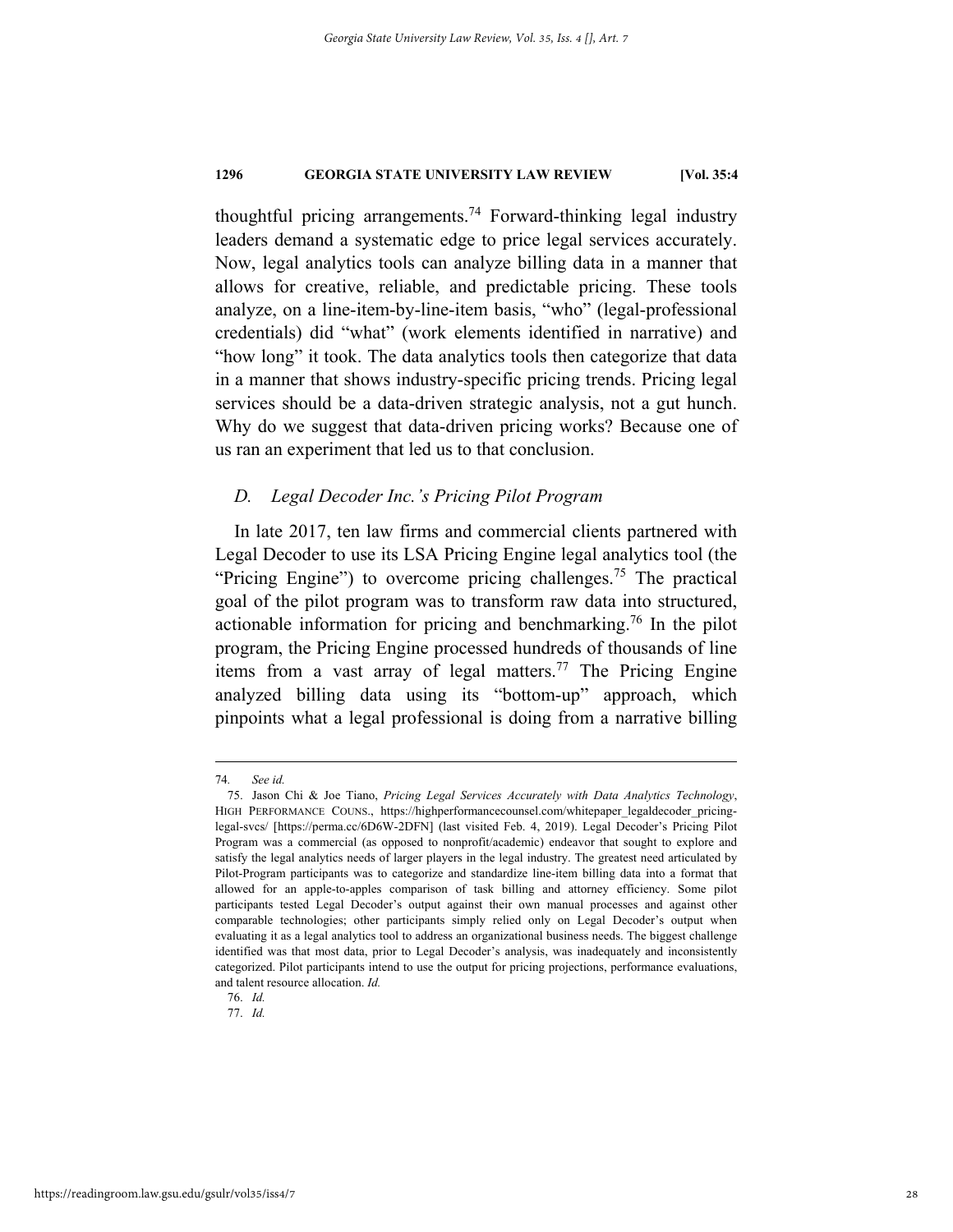entry (a "Work Element")<sup>78</sup> and then aggregates Work Element data into meaningful phases to build a pricing model (Figure 1 below).<sup>79</sup> The nature of the legal work and the duration of each task were automatically detected, calculated, and categorized, starting at the Work Element level.<sup>80</sup>



# *Figure 1*

The table below (Figure 2) provides just a few metrics and examples of the Pricing Engine's output, where a legal professional's time correlates to a Work Element.<sup>81</sup>

 <sup>78.</sup> Work Elements are very specific "legal" tasks worked on, handled, or produced by a legal professional (e.g., a motion in limine, an asset-purchase agreement, an expert deposition, due diligence reports, a FERC application, owner's affidavits, wills, court hearings, and so on). Some Work Elements may occur just once during a matter and others may recur. Although no cases, transactions, and matters are identical, every matter has hundreds or thousands of recurring Work Elements that make up its anatomy.

 <sup>79.</sup> Once analyzed, the Work Element in a line-item narrative is automatically assigned by the Pricing Engine to one of a series of sub-branches and branches (Tasks, Activities, Detailed Activities) in one of Legal Decoder's proprietary taxonomies that cover many areas of law (e.g., M&A, Patent Litigation, IPOs, Commercial Litigation, Patent Prosecution, Internal Investigations, Employment Litigation and others) and, where applicable, align with Uniform Task Based Management System (UTBMS) codes. The UTBMS codes is a series of codes used to classify legal services performed by a legal vendor in an electronic invoice submission.

 <sup>80.</sup> The LSA Pricing Engine doesn't require a legal professional to assign a code or to change workflow or billing habits. Historic data can be processed whether or not those data have been coded previously. The Pricing Engine also overcomes poor billing hygiene. Block billing, idioms, acronyms, and other billing-hygiene challenges pose no problem for the Pricing Engine. The Pricing Engine parses narratives and learns the lexicon and conventions that legal professionals use repetitively in narrative entries.

 <sup>81.</sup> Chi & Tiano, *supra* note 75.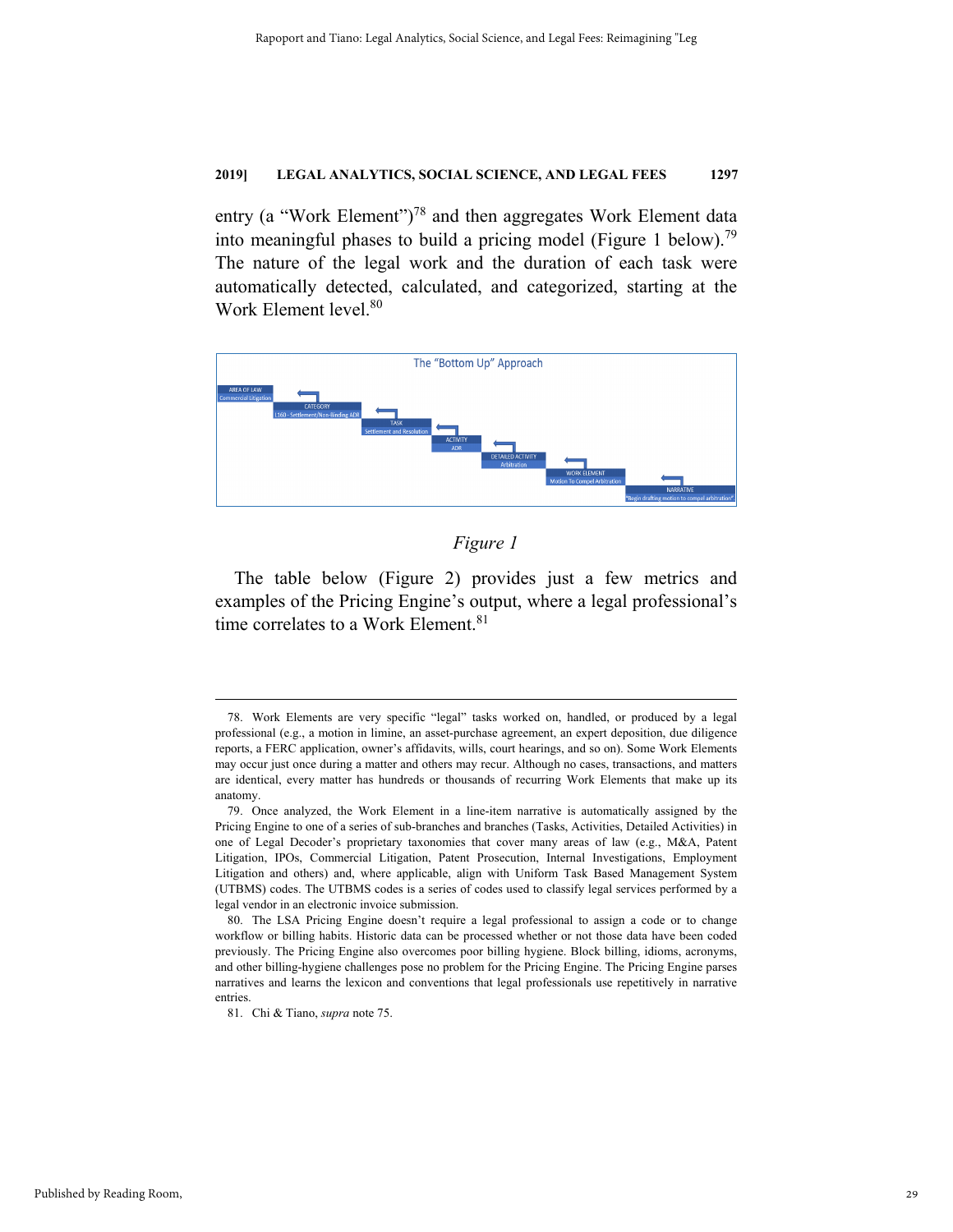| <b>Work</b><br>Element   | Partner<br>Hourly<br>Average<br>per<br><b>Discrete</b><br>Work<br>Element | <b>Partner Hourly</b><br>Average per<br><b>Recurring Work</b><br><b>Elements</b><br>(Matter<br>Lifetime) | Average<br>Partner<br>Seniority<br>(years) | Associate<br><b>Hourly</b><br>Average<br>per<br><b>Discrete</b><br>Work<br>Element | Associate<br>Hourly<br>Average per<br><b>Recurring</b><br>Work<br><b>Elements</b><br>(Matter<br>Lifetime) | Average<br>Associate<br>Seniority<br>(years) |
|--------------------------|---------------------------------------------------------------------------|----------------------------------------------------------------------------------------------------------|--------------------------------------------|------------------------------------------------------------------------------------|-----------------------------------------------------------------------------------------------------------|----------------------------------------------|
| Hearing<br>Preparation   | 3.2                                                                       | 5.3                                                                                                      | 19                                         | 4.8                                                                                | 6.7                                                                                                       | 5                                            |
| Hearing<br>Attendance    | 4.3                                                                       | 13.6                                                                                                     | 21                                         | 4.0                                                                                | 10.7                                                                                                      | 5                                            |
| Stockholder<br>Agreement | 4.7                                                                       | 8.4                                                                                                      | 14                                         | 4.4                                                                                | 7.0                                                                                                       | 4                                            |
| Expert<br>Reports        | 6.2                                                                       | 22.5                                                                                                     | 18                                         | 7.0                                                                                | 23.5                                                                                                      | 4                                            |
| Depositions              | 7.4                                                                       | 34.2                                                                                                     | 21                                         | 7.2                                                                                | 28.1                                                                                                      | 5                                            |
| Board<br>Meeting         | 4.7                                                                       | 10.3                                                                                                     | 22                                         | 3.5                                                                                | 5.5                                                                                                       | 5                                            |
| Board<br>Presentation    | 3.9                                                                       | 7.8                                                                                                      | 23                                         | 3.6                                                                                | 5.2                                                                                                       | 4                                            |

# *Figure 2*

After Work Elements in a matter were identified in the pilot program, the Pricing Engine helped to determine an appropriate division of labor, essentially answering the question of "who should do what?" when it comes to activities required for each Work Element.<sup>82</sup> Putting aside business activities required to run a law practice, the core activities in the practice of law are straightforward. Attorneys read, write, analyze, investigate, communicate, meet, advocate, negotiate, and manage a matter's progress. 83 Identifying

 <sup>82.</sup> *Id.* 

 <sup>83.</sup> Reading was the third most frequently occurring activity and equally spread among partners, associates, and paralegals at around a 15% rate of occurrence. Although reading ranks third in terms of frequency, it was the most time-consuming activity, particularly for associates—an unsurprising statistic because associates are heavily involved in document review and due diligence. Being able to evaluate data both in terms of frequency and hourly volume is critical to pricing precision and is easily handled by the Pricing Engine. Writing was the second most recurring activity overall in timekeeper line items and the most frequently recurring activity among associates. The critical takeaway from the data is that mid-level associates (3rd–6th years) should take the laboring oar when it comes to drafting something from scratch, because the data showed them to be the most efficient at this task. The data indicated that partners should be projected to spend, on average, approximately 17% of their time on drafting and revising documentation. Communication (telecommunications, email, and other written communications) occurred most frequently in all timekeepers' line items, showing up in nearly one-third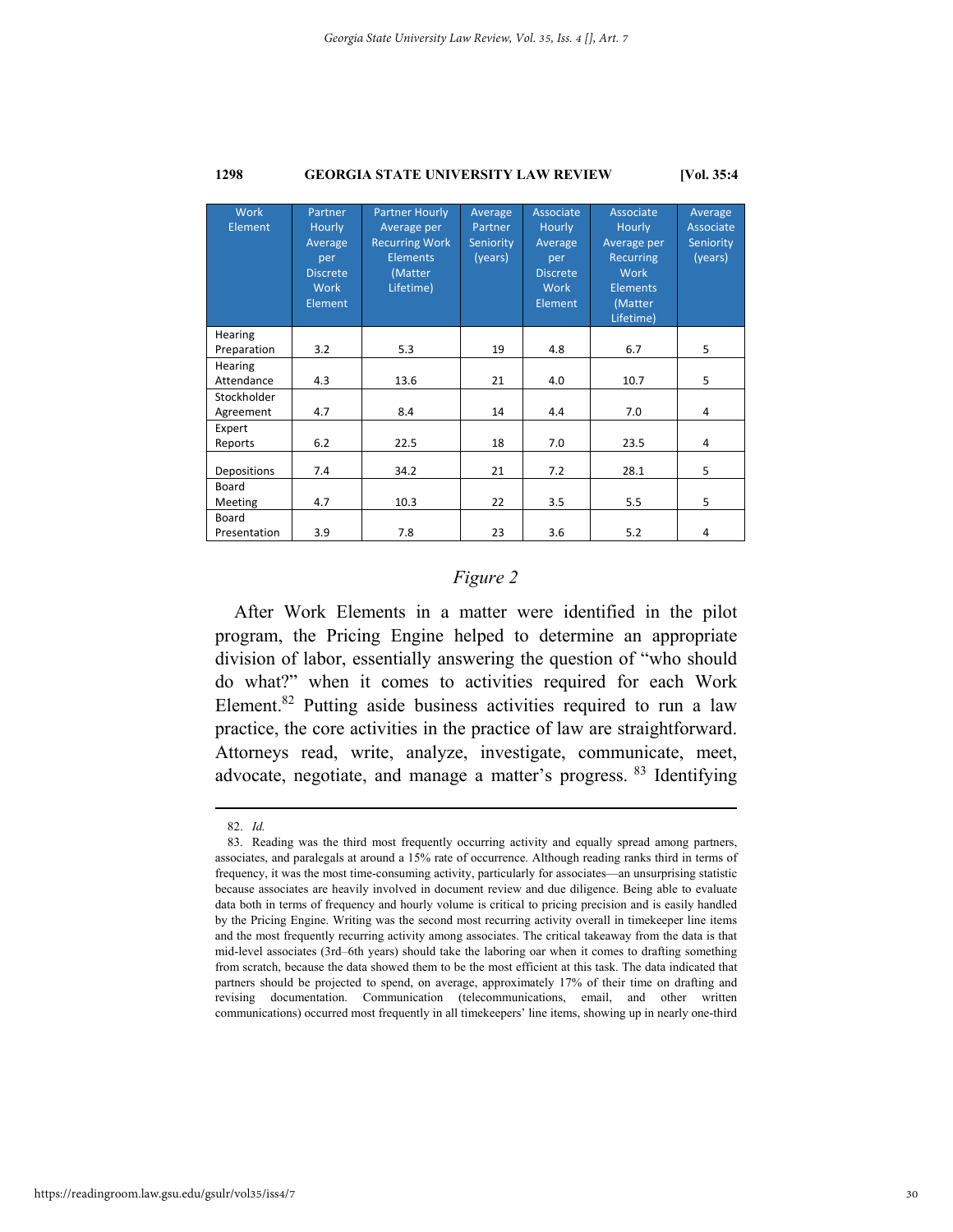the individuals most suitable for each Work Element's activity is critical to pricing and is a key output of the Pricing Engine.<sup>84</sup> Based on the most appropriate division of labor, Work Elements were assigned to over 800 sub-branches, which rolled up to 120 branches within Legal Decoder's proprietary taxonomies and which were ultimately tagged with the proper UTBMS code number (or Legal Decoder equivalent). Not only can correctly categorized data help with pricing, but the data can also help with efficiency analysis and performance reviews.

When it comes to pricing, Legal Decoder's output allows a user to evaluate the average time per matter historically spent on specific Work Elements during the Document Production phase. For example, for a given type of case, the data shows that "Evaluation of Produced Materials," "Requests for Production, Objections & Responses," and "Review for Production" should take 22.8 hours, 21.9 hours, and 51.6 hours, respectively.<sup>85</sup> Machines are surely not the sole determinant of pricing, and legal analytics shouldn't blindly replace judgment and experience in pricing a legal engagement; however, machines can make pricing more precise and reliable. Legal Decoder's experiment provided a proof of concept: with the right benchmarks, it's easier to price an engagement and to make sure that the right professionals are doing the right tasks.<sup>86</sup>

of time entries, with partners accounting for nearly 30% of communications activities. For pricing purposes, this data can be easily translated into actionable information. If, for instance, a fixed-fee billing arrangement is in place, a managing attorney should consider streamlining team communications using process-management techniques, enhanced-communication technologies, and highly structured meeting schedules. Insights of this nature improve cost-effectiveness and realization rates.

 <sup>84.</sup> For instance, the Pricing Engine easily showed a division of labor for "document drafting" versus "document review and revision" versus "document negotiation." Even though countless legal professionals (especially seasoned associates and partners) can handle multiple aspects and activities associated with many Work Elements across several areas of law, the Price Engine pinpoints the ideal professional for the job, not just any capable body. This optimizes efficiency and resource allocation across every aspect of a matter while maximizing realization rates and profitability.

 <sup>85.</sup> Nothing in the process, however, prevents a law firm from explaining to a client why a particular task took more time than the industry average would otherwise suggest.

 <sup>86.</sup> Chi & Tiano, *supra* note 75.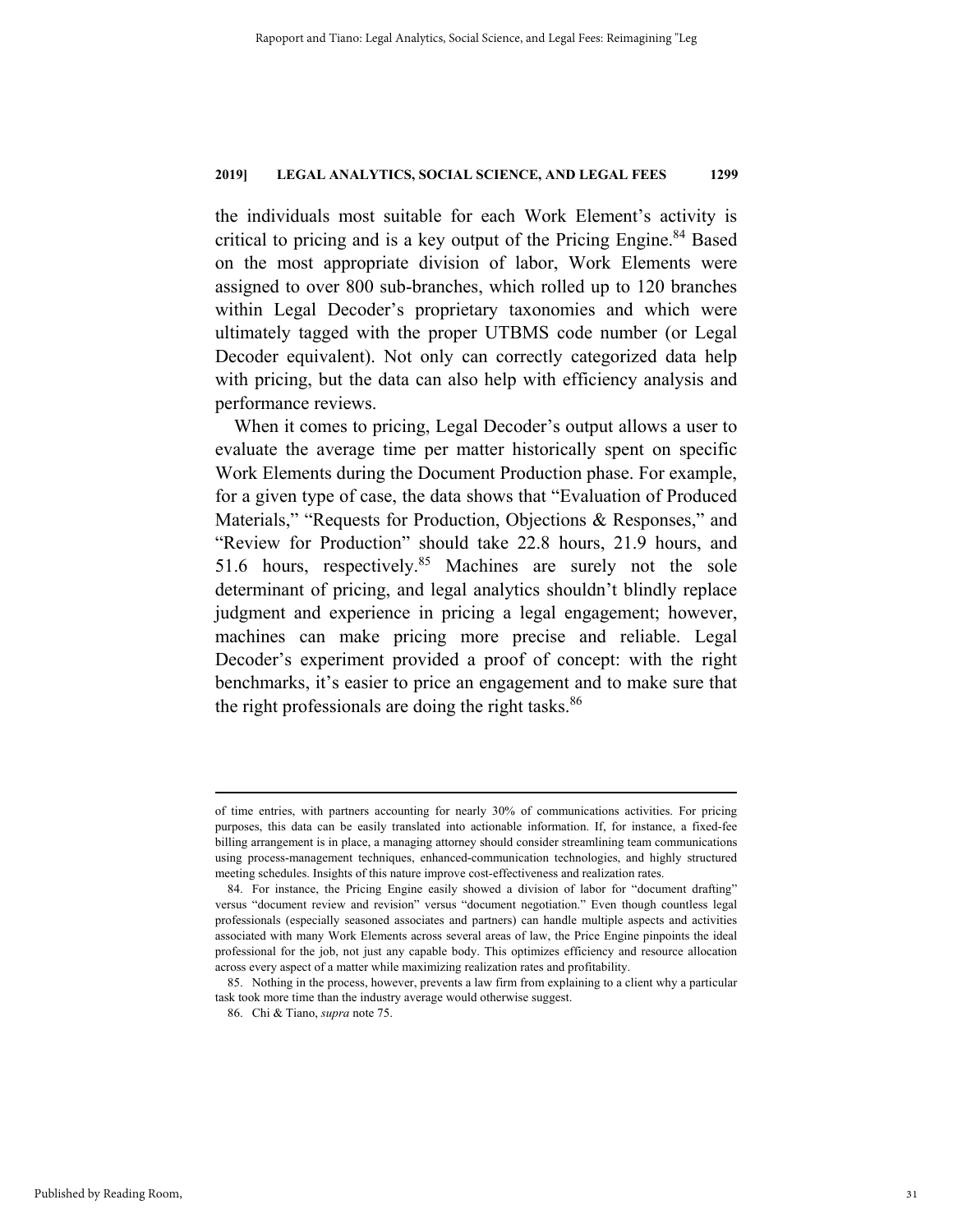# *IV. Getting A Handle on Legal Spend*

Any essay on topics as rarefied as legal spend, attorney behavior, legal analytics, and controlling legal fees wouldn't be complete without the obligatory list of "practice pointers" on how to get a handle on legal spend. Kidding aside, legal industry leaders will realize the greatest value for each dollar allocated to legal spend, both internally and externally, if the focus is not merely on the academic and theoretical aspects of legal analytics but on principles and actionable steps that can make a real economic and operational difference. Below are a few key takeaways on how to leverage legal analytics to get the best handle possible on legal spend.

*Partner proactively with legal-process outsourcing companies (LPOs) for high volume, low risk/low value work.* Low risk/low value work that has been handled by junior legal professionals can be easily identified by legal analytics tools that surface metrics around time, tasks, seniority level, and pricing. Does a \$675-per-hour second-year BigLaw associate really need to "roll up the sleeves" on commercial lease review or a discovery "responsiveness" analysis? There are innumerable other examples of low-risk, low-value legal work that quickly increases a client's bill. Once law firms and clients identify the key metrics around low risk/low value legal work, they can redeploy that work to lower cost, highly competent LPOs and other alternative legal-services providers. After all, there's a reason that some work is assigned to contract attorneys and other specialists: they're more experienced at performing that work, and they're usually less expensive than BigLaw junior associates. $87$ 

*Show non-attorney stakeholders how they benefit from a law firm's efficiency.* Non-attorneys are often skeptical as to whether matters billed on an hourly basis are managed for optimal efficiency.

 <sup>87.</sup> Of course, the issue of how, then, a law firm can train its junior associates well (and profitably) is a whole other kettle of fish. Assigning repetitive work to junior associates used to be a time-honored way to train them for other, bigger assignments later. If clients don't want to pay for junior associates to get that training—in part because there are lower cost providers who can do at least as good of a job, if not a better job—will law firms find other ways to train their newest lawyers? We're more than a little worried that providing better pricing to clients will result in fewer training opportunities for associates.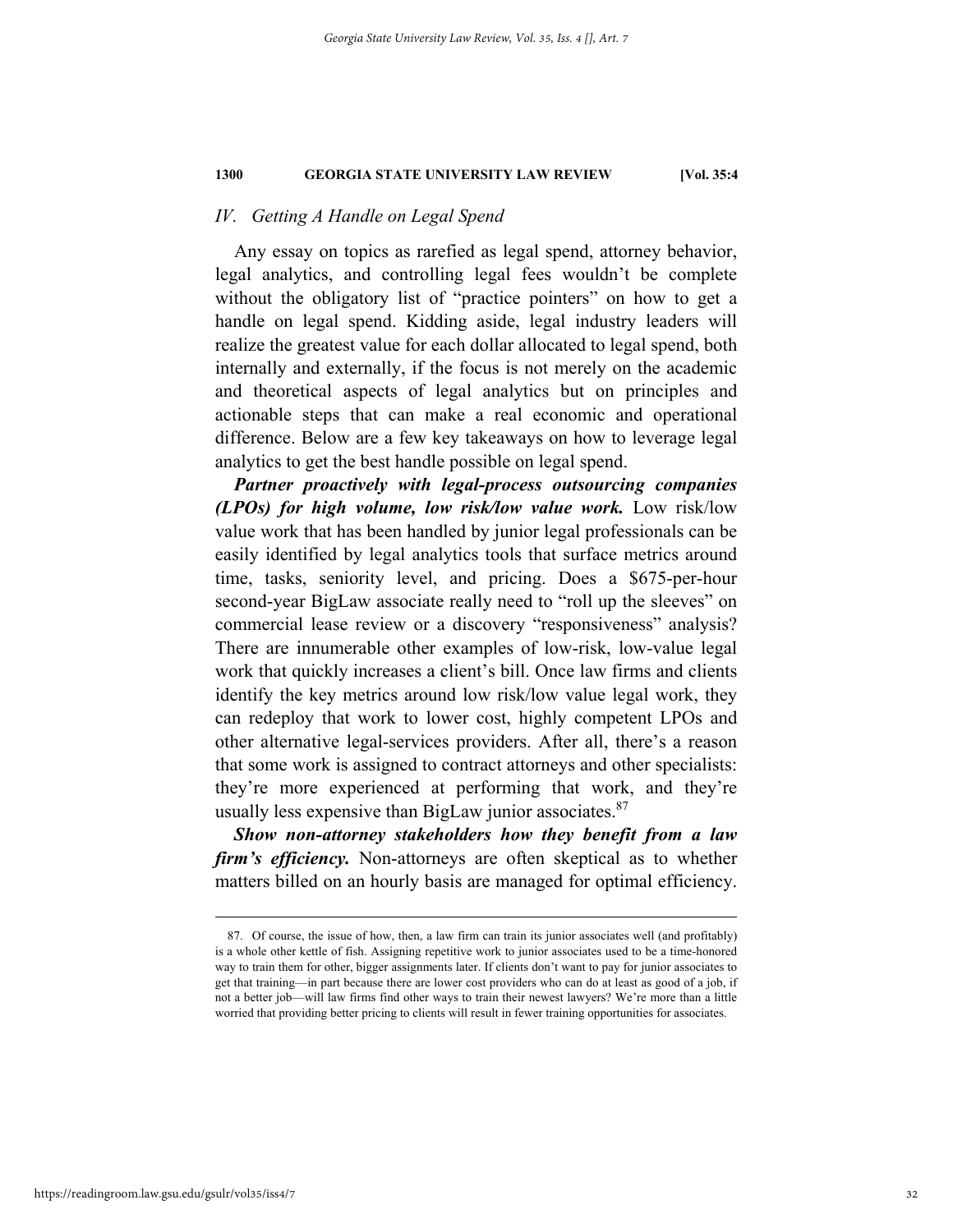Getting *value* from legal services is the proper objective, and the threshold measurement of value on a billable hour basis compares cost, efficiency levels, and outcome. Legal analytics allow legal professionals to self-monitor efficiency levels proactively and to finetune staffing and workflow to show stakeholders that, based on legal analytics, the law firm has delivered the optimal efficiency and *value*. Post-mortem matter analyses and annual outside counsel performance reviews are ideal opportunities for a legal analytics evaluation.

*Educate colleagues that legal analytics is an investment, not a cost***.** Leveraging legal analytics will require an *investment* of time and resources for which both a client's legal department and a law firm will recognize a return on investment. For a client's legal department, the return on investment will manifest with improved quality and efficiency, strategic management of resources, and enhanced value from its legal spend. For law firms, efficiency levels will drive greater client attraction, retention, and satisfaction. Over time, legal analytics will translate to more business at higher profitability levels. Educating and building consensus around a legal analytics investment thesis is critical.

*Consider carefully the issue of change management when introducing legal analytics***.** Although there is some truth to the adage that lawyers are averse to change, labeling the leaders of today's legal industry as entirely resistant to change and innovation or technophobic is unfair. Most people dislike change because it normally comes with by-products such as risk, uncertainty, a loss of control, more work, and more cost. Today's legal industry leaders are embracing change because the unwanted by-products of change are far less catastrophic than being change averse in a transforming, ultra-competitive legal industry. Overlaying legal analytics onto the practice of law certainly marks a change from the way law has been practiced for the past fifty years, but the shift need not be seismic. Steps toward adopting legal analytics can be incremental, and the careful messaging of how legal analytics improve results makes change more digestible.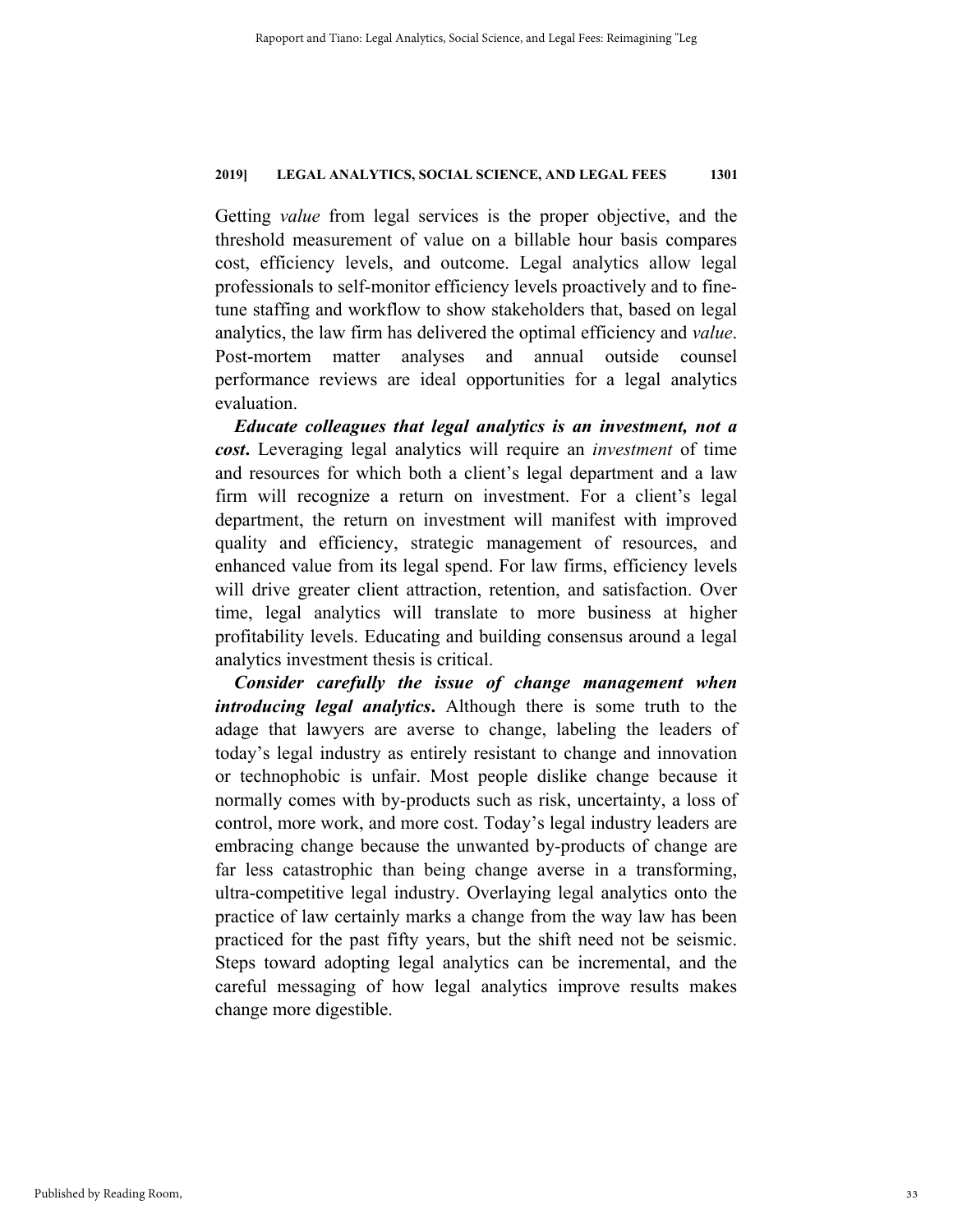*Remind lawyers (and data analytics experts) that legal analytics will require a cross-disciplinary team and approach***.** In Part III, we noted that there is plenty of talent to assemble a top-flight legal analytics team, comprised of both lawyers and non-lawyers. The job of a lawyer seems to involve imagining every possible risk and then finding solutions to mitigate against every risk, however improbable. Lawyers have been trained with this mindset, $88$  and it is partly what makes them so valuable. That said, from a legal analytics perspective, endless risk analysis promises to drive a data analytics expert over the edge. Although both lawyers and data analytics experts are analytical and process oriented, it is important for each side to understand the ethos of the other. Clear communication is key.

*Pick the right practice areas to start with legal analytics***.** The practice of law can't be jammed into a formulaic process or managed solely with technology and statistics. Unexpected twists always pop up during deals; courts hand down unpredictable rulings; and regulators change policy views as new administrations take office. There are always variables. But certain areas of law are anatomically well-suited for legal analytics because they follow a normal, repeatable pattern of activities. Business-combination transactions, Chapter 11 bankruptcy cases, and patent litigation are areas in which the path can meander, but it usually continues to point in the same direction. If legal analytics are leveraged in the right practice areas, the chances of success increase exponentially.

*Use the right data pool(s)***.** Because of external forces that we've already highlighted, the practice of law has changed dramatically since the 2008 financial crisis. Leveraging \$120 billion in legal spend data sounds powerful—almost irrefutably so; however, if 80% of the legal spend data is from the 1990s and early 2000s, insights from outdated data for 2018 and beyond are limited.<sup>89</sup> The dollar volume of data does not, by itself, translate to accurate insights when it

 <sup>88.</sup> You can blame law professors for this by-product of a legal education.

 <sup>89.</sup> Chi & Tiano, *supra* note 75.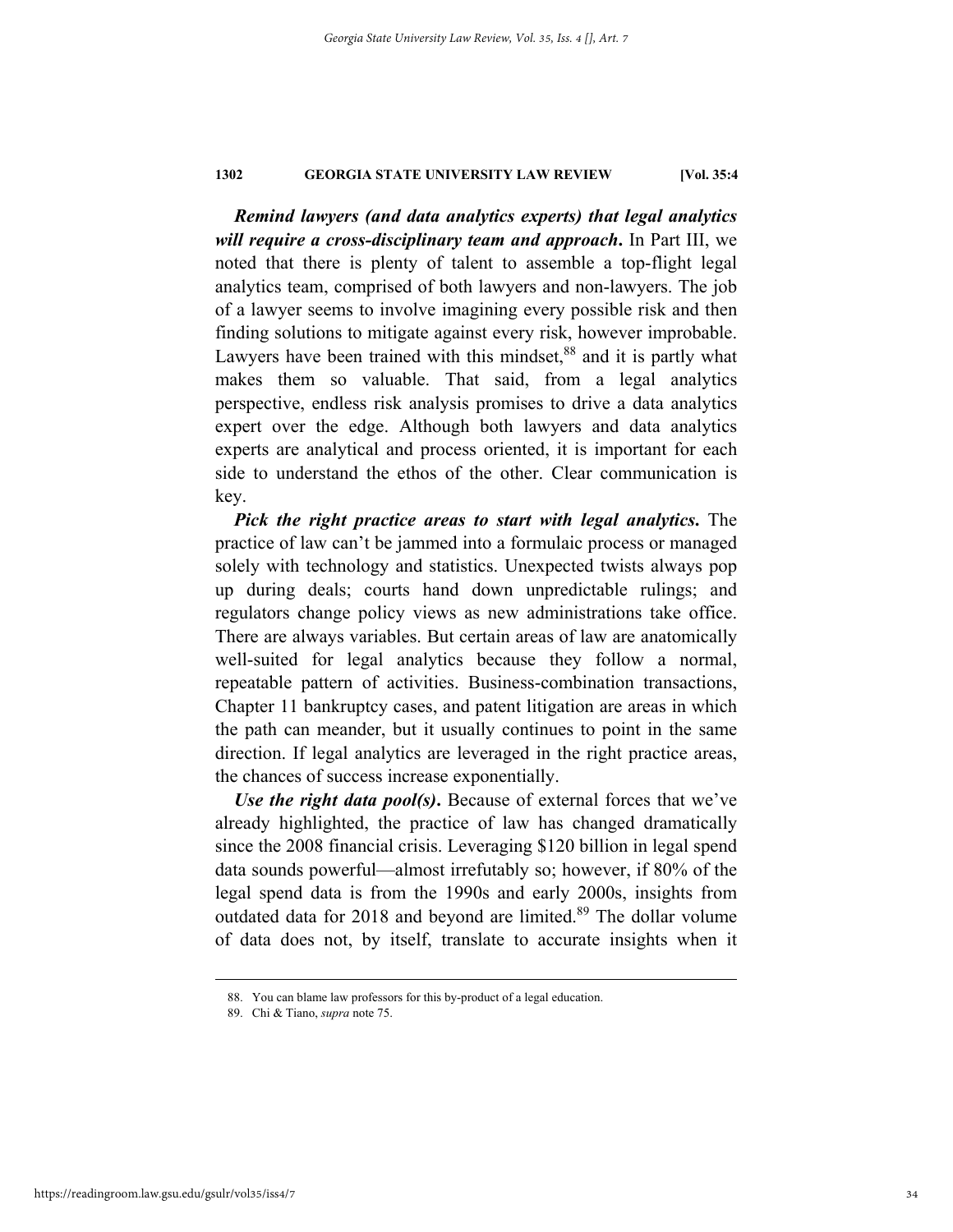comes to driving pricing certainty. In fact, a greater volume of inapposite data skews results and often translates to the wrong answer. Selecting the right pool of current data is key to successful legal analytics.

*Select legal analytics tools that align with how legal work should be performed***.** Legal analytics is a discipline that should not fall prey to Maslow's hammer.<sup>90</sup> The practice of law is complicated, and anyone that is embarking upon a legal analytics initiative should not view it as a cookie-cutter exercise. It's critical to employ a team and technologies that truly understand how lawyers should practice law. The value of a team of legal professionals is optimized when the lowest cost, *competent* legal professional handles a skill-setappropriate task in the right amount of time (according to current industry benchmarks) without waste, redundancy, or friction in the workflow process. When law firms and clients use legal analytics tools surfacing the most important metrics, legal professionals should be able to understand and embrace the data and make fine-tuning adjustments that drive maximum value. If the use of legal analytics and the real-time fine-tuning help a law firm to attract or retain a big client, the investment of time and money will have been worth the effort.

*Commit to take action*. When analyzed thoughtfully, legal analytics data will inform both overall strategy and day-to-day tactics. There is nothing wrong with making strategic, data-driven changes that do not initially yield the desired result because tactical adjustments can be made later. There is everything wrong with seeing a data-driven path toward accomplishing a mission and taking no action to adapt to that path. An upfront commitment to take action is a prerequisite to success.

*Monitor results*. Almost invariably, the same legal analytics tools that surfaced mission-critical legal trends, insights, and key performance indicators will assess seamlessly whether the mission

 <sup>90. &</sup>quot;I suppose it is tempting, if the only tool you have is a hammer, to treat everything as if it were a nail." ABRAHAM H. MASLOW, THE PSYCHOLOGY OF SCIENCE: A RECONNAISSANCE 15 (1966).